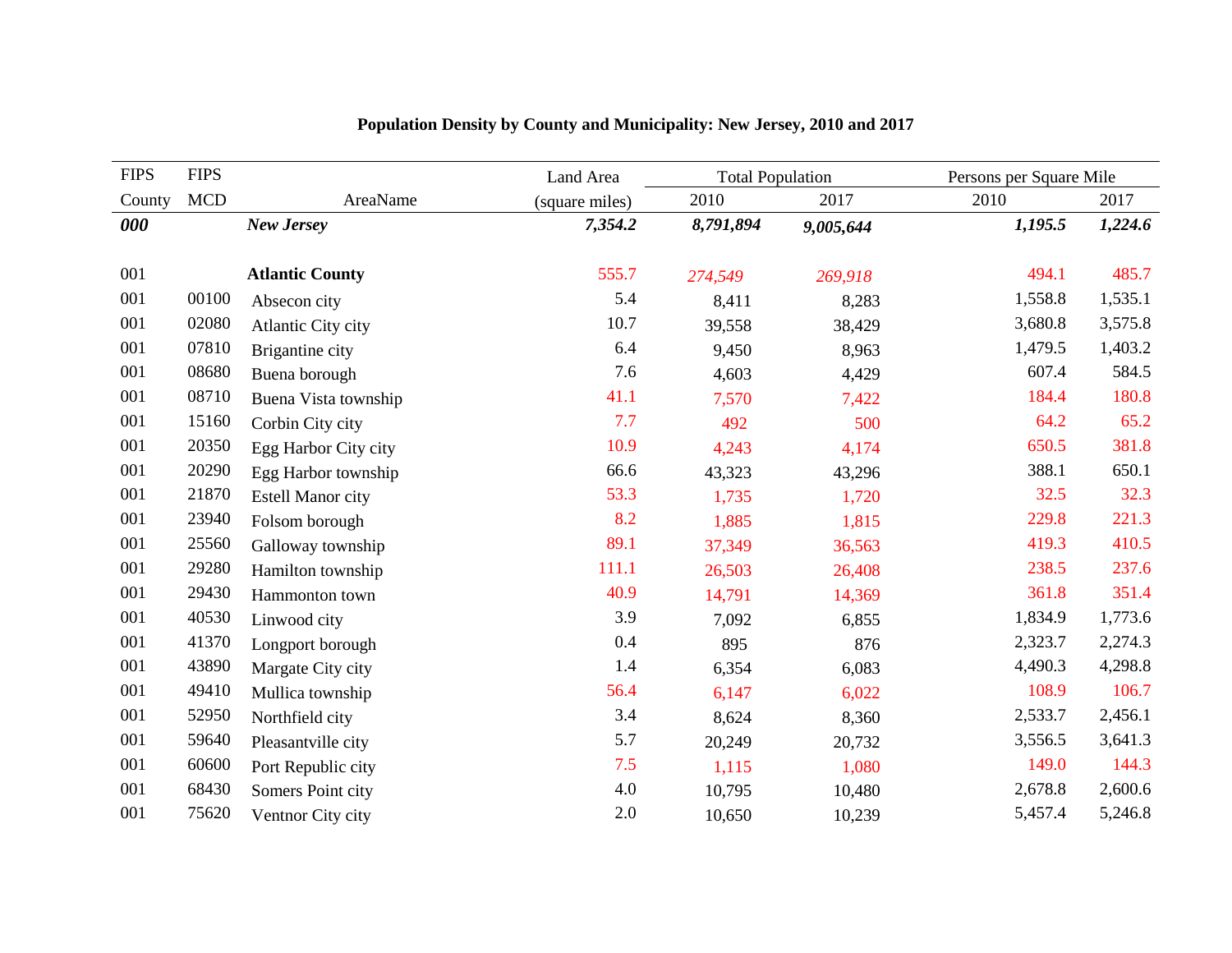| 001 | 80330 | Weymouth township         | 12.1    | 2,715   | 2,820   | 224.6    | 233.3    |
|-----|-------|---------------------------|---------|---------|---------|----------|----------|
| 003 |       | <b>Bergen County</b>      | 233.0   | 905,116 | 948,406 | 3,884.5  | 4,070.3  |
| 003 | 00700 | Allendale borough         | 3.1     | 6,505   | 6,906   | 2,100.7  | 2,230.2  |
| 003 | 01090 | Alpine borough            | 6.4     | 1,849   | 1,890   | 288.4    | 294.8    |
| 003 | 05170 | Bergenfield borough       | 2.9     | 26,764  | 27,927  | 9,306.5  | 9,710.9  |
| 003 | 06490 | Bogota borough            | 0.8     | 8,187   | 8,567   | 10,702.5 | 11,199.3 |
| 003 | 10480 | Carlstadt borough         | 4.0     | 6,127   | 6,314   | 1,532.1  | 1,578.8  |
| 003 | 13570 | Cliffside Park borough    | 1.0     | 23,594  | 25,142  | 24,508.7 | 26,116.7 |
| 003 | 13810 | Closter borough           | 3.2     | 8,373   | 8,766   | 2,646.0  | 2,770.2  |
| 003 | 15820 | Cresskill borough         | 2.1     | 8,573   | 8,935   | 4,154.5  | 4,329.9  |
| 003 | 17530 | Demarest borough          | 2.1     | 4,881   | 5,032   | 2,361.8  | 2,434.8  |
| 003 | 18400 | Dumont borough            | 2.0     | 17,479  | 17,998  | 8,814.7  | 9,076.5  |
| 003 | 19510 | East Rutherford borough   | 3.7     | 8,913   | 9,928   | 2,403.2  | 2,676.9  |
| 003 | 20020 | Edgewater borough         | 0.9     | 11,513  | 12,368  | 12,312.0 | 13,226.4 |
| 003 | 21300 | Elmwood Park borough      | 2.6     | 19,403  | 20,429  | 7,327.9  | 7,715.4  |
| 003 | 21450 | Emerson borough           | 2.2     | 7,401   | 7,739   | 3,358.9  | 3,512.3  |
| 003 | 21480 | Englewood city            | 4.9     | 27,147  | 29,112  | 5,524.6  | 5,924.5  |
| 003 | 21510 | Englewood Cliffs borough  | 2.1     | 5,281   | 5,453   | 2,528.1  | 2,610.4  |
| 003 | 22470 | Fair Lawn borough         | 5.1     | 32,457  | 33,710  | 6,315.4  | 6,559.2  |
| 003 | 22560 | Fairview borough          | $0.8\,$ | 13,835  | 14,537  | 16,421.8 | 17,255.1 |
| 003 | 24420 | Fort Lee borough          | $2.5\,$ | 35,345  | 37,907  | 13,910.9 | 14,919.3 |
| 003 | 24990 | Franklin Lakes borough    | 9.4     | 10,590  | 11,255  | 1,129.1  | 1,200.0  |
| 003 | 25770 | Garfield city             | 2.1     | 30,487  | 32,393  | 14,524.8 | 15,432.8 |
| 003 | 26640 | Glen Rock borough         | 2.7     | 11,601  | 12,045  | 4,275.2  | 4,438.8  |
| 003 | 28680 | Hackensack city           | 4.2     | 43,010  | 45,248  | 10,290.0 | 10,825.5 |
| 003 | 30150 | Harrington Park borough   | 1.8     | 4,664   | 4,846   | 2,545.9  | 2,645.3  |
| 003 | 30420 | Hasbrouck Heights borough | 1.5     | 11,842  | 12,277  | 7,865.4  | 8,154.3  |
| 003 | 30540 | Haworth borough           | 1.9     | 3,382   | 3,497   | 1,739.2  | 1,798.3  |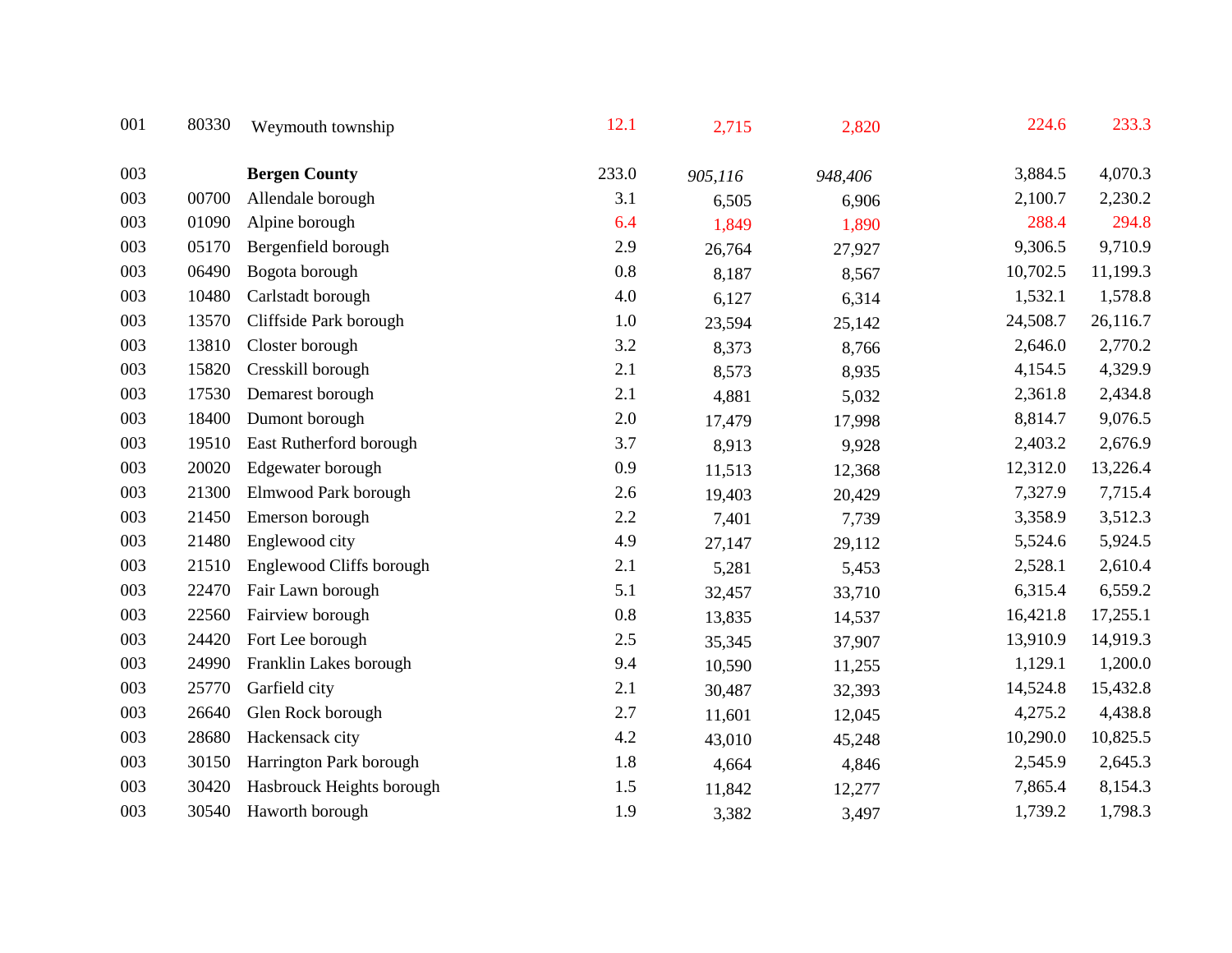| 003 | 31920 | Hillsdale borough       | 2.9     | 10,219 | 10,581 | 3,464.8  | 3,587.5  |
|-----|-------|-------------------------|---------|--------|--------|----------|----------|
| 003 | 32310 | Ho-Ho-Kus borough       | 1.7     | 4,078  | 4,183  | 2,350.3  | 2,410.9  |
| 003 | 40020 | Leonia borough          | 1.5     | 8,937  | 9,262  | 5,819.5  | 6,031.2  |
| 003 | 40680 | Little Ferry borough    | 1.5     | 10,626 | 11,000 | 7,200.1  | 7,453.5  |
| 003 | 41100 | Lodi borough            | 2.3     | 24,136 | 24,961 | 10,657.6 | 11,021.9 |
| 003 | 42090 | Lyndhurst township      | 4.6     | 20,554 | 22,426 | 4,509.3  | 4,919.9  |
| 003 | 42750 | Mahwah township         | 25.7    | 25,890 | 26,759 | 1,007.7  | 1,041.5  |
| 003 | 44880 | Maywood borough         | 1.3     | 9,555  | 9,860  | 7,428.0  | 7,665.1  |
| 003 | 46110 | Midland Park borough    | 1.6     | 7,128  | 7,384  | 4,583.2  | 4,747.8  |
| 003 | 47610 | Montvale borough        | 4.0     | 7,844  | 8,724  | 1,961.2  | 2,181.2  |
| 003 | 47700 | Moonachie borough       | 1.7     | 2,708  | 2,800  | 1,626.5  | 1,681.8  |
| 003 | 51660 | New Milford borough     | 2.3     | 16,341 | 16,868 | 7,186.0  | 7,417.7  |
| 003 | 52320 | North Arlington borough | 2.6     | 15,392 | 16,009 | 6,010.3  | 6,251.3  |
| 003 | 53430 | Northvale borough       | 1.3     | 4,640  | 4,985  | 3,582.3  | 3,848.7  |
| 003 | 53610 | Norwood borough         | 2.7     | 5,711  | 5,895  | 2,093.5  | 2,160.9  |
| 003 | 53850 | Oakland borough         | 8.5     | 12,754 | 13,224 | 1,508.6  | 1,564.2  |
| 003 | 54870 | Old Tappan borough      | 3.3     | 5,750  | 6,042  | 1,725.8  | 1,813.5  |
| 003 | 54990 | Oradell borough         | 2.4     | 7,978  | 8,314  | 3,291.5  | 3,430.1  |
| 003 | 55770 | Palisades Park borough  | 1.3     | 19,622 | 20,988 | 15,681.6 | 16,773.3 |
| 003 | 55950 | Paramus borough         | 10.5    | 26,342 | 27,032 | 2,516.0  | 2,581.9  |
| 003 | 56130 | Park Ridge borough      | 2.6     | 8,645  | 8,944  | 3,348.6  | 3,464.4  |
| 003 | 61680 | Ramsey borough          | 5.5     | 14,473 | 15,242 | 2,621.9  | 2,761.2  |
| 003 | 62910 | Ridgefield borough      | $2.6\,$ | 11,032 | 11,435 | 4,323.7  | 4,481.7  |
| 003 | 62940 | Ridgefield Park village | 1.7     | 12,729 | 13,154 | 7,385.6  | 7,632.2  |
| 003 | 63000 | Ridgewood village       | 5.8     | 24,958 | 25,692 | 4,339.0  | 4,466.6  |
| 003 | 63360 | River Edge borough      | 1.9     | 11,340 | 11,724 | 6,116.3  | 6,323.4  |
| 003 | 63690 | River Vale township     | 4.0     | 9,659  | 10,223 | 2,408.1  | 2,548.7  |
| 003 | 63990 | Rochelle Park township  | $1.0\,$ | 5,530  | 5,705  | 5,313.8  | 5,481.9  |
| 003 | 64170 | Rockleigh borough       | $1.0\,$ | 531    | 534    | 548.1    | 551.2    |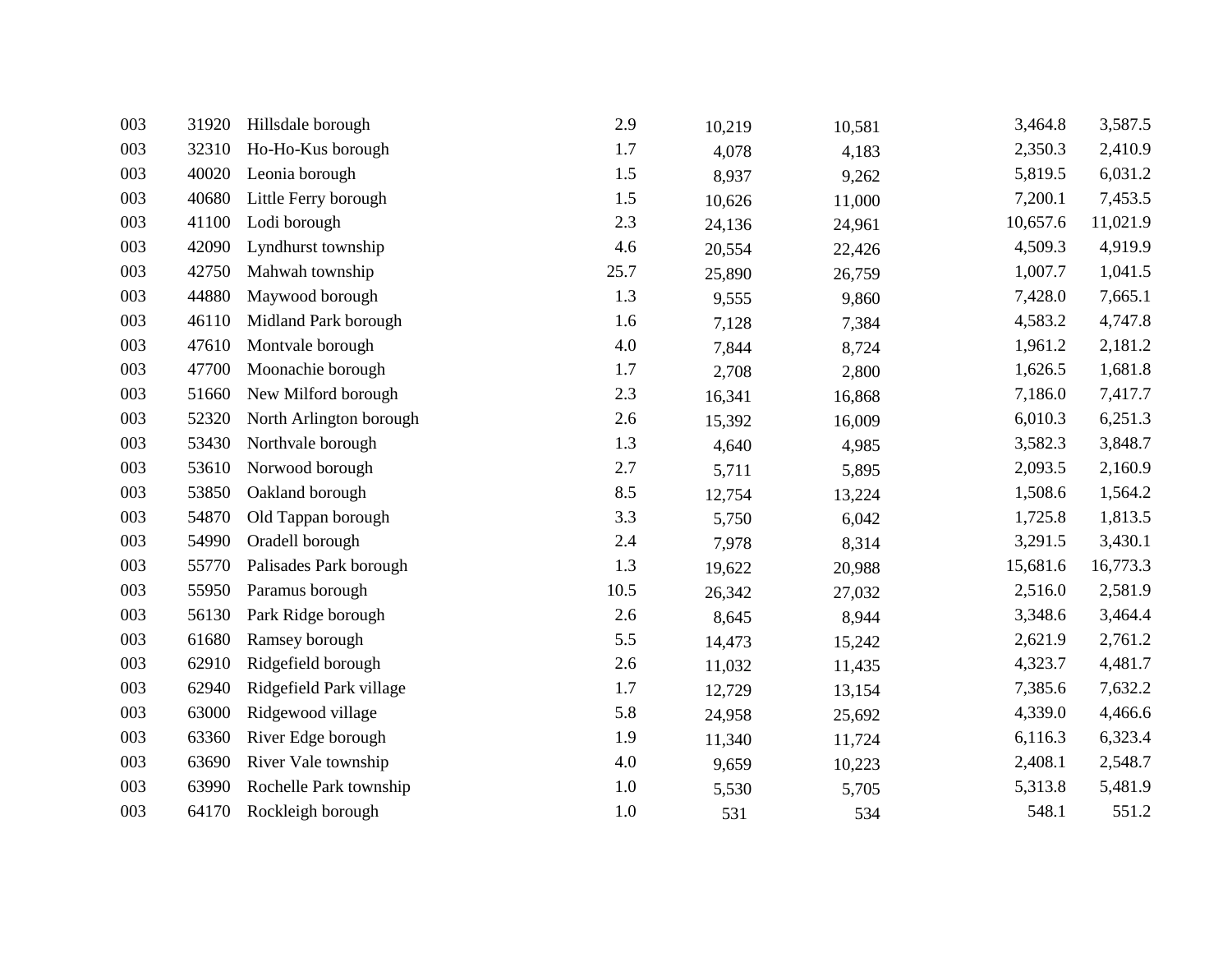| 003 | 65280 | Rutherford borough         | 2.8     | 18,061  | 18,782  | 6,437.4  | 6,694.4  |
|-----|-------|----------------------------|---------|---------|---------|----------|----------|
| 003 | 65340 | Saddle Brook township      | 2.7     | 13,659  | 14,169  | 5,080.2  | 5,269.8  |
| 003 | 65400 | Saddle River borough       | 4.9     | 3,152   | 3,262   | 640.2    | 662.5    |
| 003 | 68970 | South Hackensack township  | 0.7     | 2,378   | 2,492   | 3,311.7  | 3,470.5  |
| 003 | 72360 | Teaneck township           | $6.0\,$ | 39,776  | 41,311  | 6,622.2  | 6,877.8  |
| 003 | 72420 | Tenafly borough            | 4.6     | 14,488  | 14,900  | 3,148.6  | 3,238.2  |
| 003 | 72480 | Teterboro borough          | 1.2     | 67      | 69      | 57.9     | 59.6     |
| 003 | 75140 | Upper Saddle River borough | 5.3     | 8,208   | 8,415   | 1,560.0  | 1,599.4  |
| 003 | 76400 | Waldwick borough           | 2.1     | 9,625   | 10,092  | 4,656.8  | 4,882.7  |
| 003 | 76490 | Wallington borough         | 1.0     | 11,335  | 11,781  | 11,528.6 | 11,982.2 |
| 003 | 77135 | Washington township        | 2.9     | 9,102   | 9,393   | 3,128.8  | 3,228.9  |
| 003 | 80270 | Westwood borough           | 2.3     | 10,908  | 11,326  | 4,814.5  | 4,999.0  |
| 003 | 82300 | Woodcliff Lake borough     | 3.4     | 5,730   | 5,903   | 1,682.7  | 1,733.6  |
| 003 | 82570 | Wood-Ridge borough         | 1.1     | 7,626   | 9,018   | 6,951.6  | 8,220.5  |
|     |       |                            |         |         |         |          |          |
| 003 | 83050 | Wyckoff township           | 6.5     | 16,696  | 17,322  | 2,550.1  | 2,645.8  |
| 005 |       | <b>Burlington County</b>   | 798.6   | 448,734 | 448,596 | 561.9    | 561.7    |
| 005 | 03370 | <b>Bass River township</b> | 75.0    | 1,443   | 1,436   | 19.2     | 19.1     |
| 005 | 05740 | Beverly city               | 0.6     | 2,577   | 2,504   | 4,645.4  | 4,513.8  |
| 005 | 06670 | Bordentown city            | 0.9     | 3,924   | 3,835   | 4,222.3  | 4,126.5  |
| 005 | 06700 | Bordentown township        | 8.5     | 11,367  | 12,202  | 1,335.0  | 1,433.1  |
| 005 | 08920 | Burlington city            | 3.1     | 9,920   | 9,832   | 3,239.1  | 3,210.4  |
| 005 | 08950 | Burlington township        | 13.4    | 22,594  | 22,824  | 1,684.2  | 1,701.3  |
| 005 | 12670 | Chesterfield township      | 21.3    | 7,699   | 7,587   | 360.9    | 355.6    |
| 005 | 12940 | Cinnaminson township       | $7.5$   | 15,569  | 16,495  | 2,074.5  | 2,197.9  |
| 005 | 17080 | Delanco township           | 2.4     | 4,283   | 4,479   | 1,817.9  | 1,901.1  |
| 005 | 17440 | Delran township            | 6.6     | 16,896  | 16,623  | 2,563.4  | 2,522.0  |
| 005 | 18790 | Eastampton township        | 5.7     | 6,069   | 5,953   | 1,055.6  | 1,035.4  |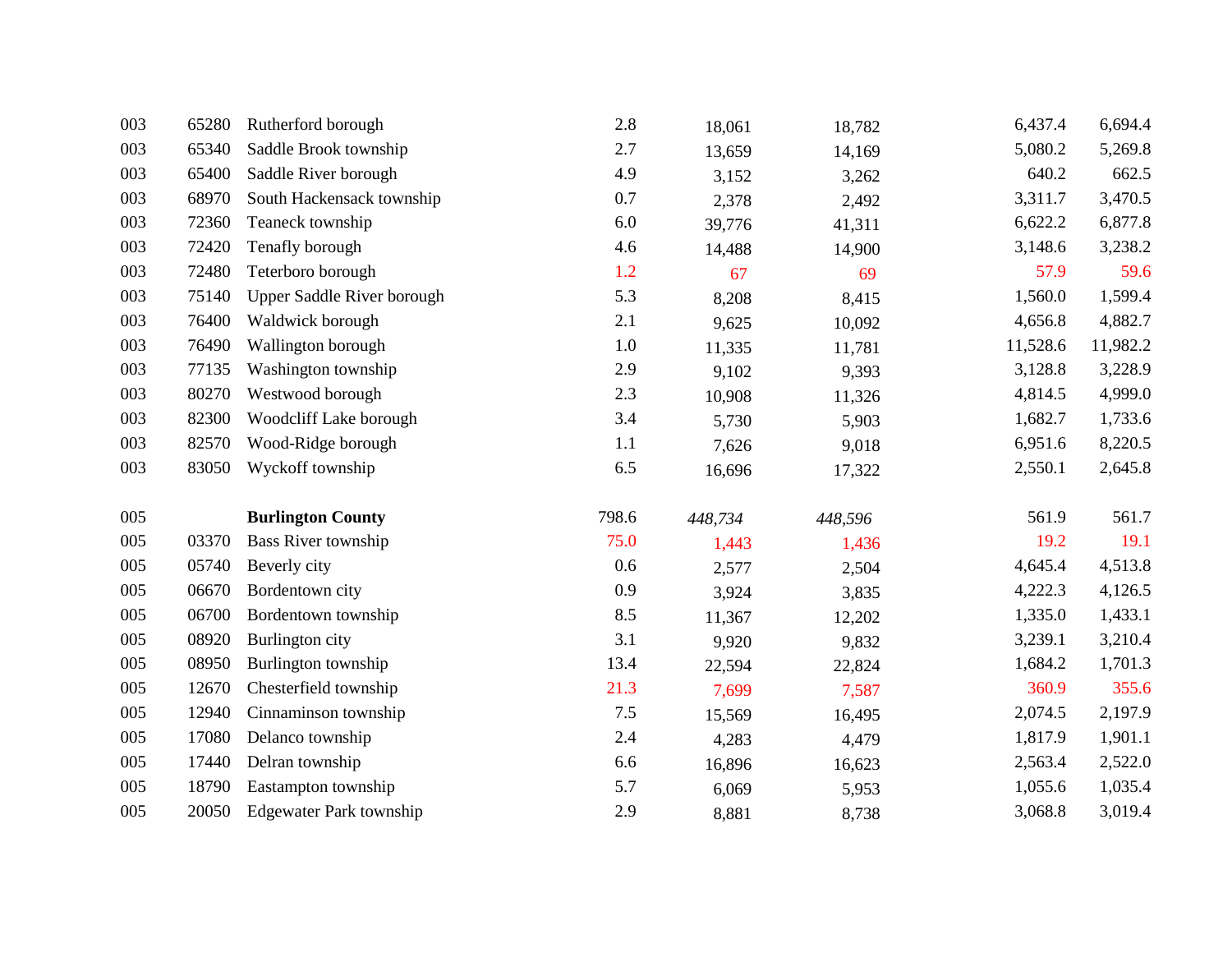| 005 | 22110 | Evesham township       | 29.3 | 45,538 | 45,381 | 1,555.1 | 1,549.7 |
|-----|-------|------------------------|------|--------|--------|---------|---------|
| 005 | 23250 | Fieldsboro borough     | 0.3  | 540    | 531    | 2,007.7 | 1,974.2 |
| 005 | 23850 | Florence township      | 9.8  | 12,109 | 12,669 | 1,238.1 | 1,295.3 |
| 005 | 29010 | Hainesport township    | 6.5  | 6,110  | 6,058  | 945.9   | 937.9   |
| 005 | 42060 | Lumberton township     | 12.9 | 12,559 | 12,290 | 971.7   | 950.9   |
| 005 | 43290 | Mansfield township     | 21.7 | 8,544  | 8,577  | 393.0   | 394.5   |
| 005 | 43740 | Maple Shade township   | 3.8  | 19,131 | 18,821 | 5,006.1 | 4,925.0 |
| 005 | 45210 | Medford Lakes borough  | 38.9 | 23,033 | 23,496 | 591.8   | 603.7   |
| 005 | 45120 | Medford township       | 1.2  | 4,146  | 4,013  | 3,569.5 | 3,455.0 |
| 005 | 47880 | Moorestown township    | 14.7 | 20,726 | 20,540 | 1,410.6 | 1,397.9 |
| 005 | 48900 | Mount Holly township   | 2.8  | 9,536  | 9,645  | 3,397.9 | 3,436.7 |
| 005 | 49020 | Mount Laurel township  | 21.7 | 41,864 | 41,662 | 1,930.0 | 1,920.7 |
| 005 | 51510 | New Hanover township   | 22.2 | 7,385  | 7,491  | 333.0   | 337.8   |
| 005 | 53070 | North Hanover township | 17.3 | 7,678  | 7,540  | 444.2   | 436.2   |
| 005 | 55800 | Palmyra borough        | 1.9  | 7,398  | 7,221  | 3,968.4 | 3,873.5 |
| 005 | 57480 | Pemberton borough      | 0.6  | 1,409  | 1,340  | 2,408.7 | 2,290.8 |
| 005 | 57510 | Pemberton township     | 61.3 | 27,912 | 27,301 | 455.5   | 445.5   |
| 005 | 63510 | Riverside township     | 1.5  | 8,079  | 7,899  | 5,425.9 | 5,305.0 |
| 005 | 63660 | Riverton borough       | 0.7  | 2,779  | 2,706  | 4,179.4 | 4,069.6 |
| 005 | 66810 | Shamong township       | 44.4 | 6,490  | 6,433  | 146.2   | 144.9   |
| 005 | 68610 | Southampton township   | 43.7 | 10,464 | 10,205 | 239.6   | 233.7   |
| 005 | 69990 | Springfield township   | 29.9 | 3,414  | 3,295  | 114.0   | 110.1   |
| 005 | 72060 | Tabernacle township    | 49.1 | 6,949  | 6,882  | 141.5   | 140.1   |
| 005 | 77150 | Washington township    | 99.5 | 687    | 710    | 6.9     | 7.1     |
| 005 | 78200 | Westampton township    | 11.0 | 8,813  | 8,760  | 799.4   | 794.6   |
| 005 | 81440 | Willingboro township   | 7.7  | 31,629 | 32,062 | 4,087.3 | 4,143.3 |
| 005 | 82420 | Woodland township      | 94.6 | 1,788  | 1,775  | 18.9    | 18.8    |
| 005 | 82960 | Wrightstown borough    | 1.8  | 802    | 785    | 453.6   | 444.0   |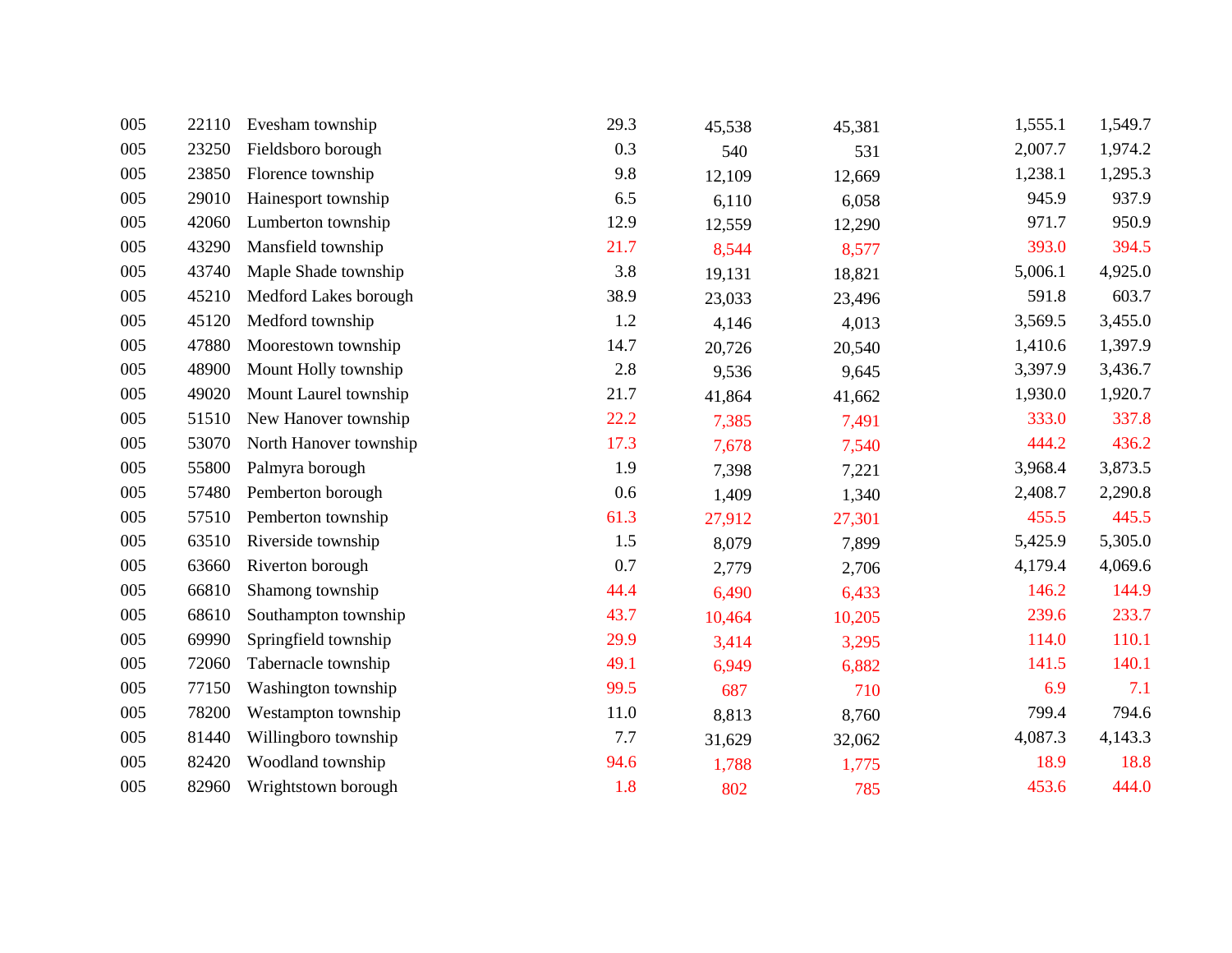| 007 |       | <b>Camden County</b>   | 221.3 | 513,657 | 510,719 | 2,321.5 | 2,308.2 |
|-----|-------|------------------------|-------|---------|---------|---------|---------|
| 007 | 02200 | Audubon borough        | 1.5   | 8,819   | 8,733   | 5,925.7 | 5,867.9 |
| 007 | 02230 | Audubon Park borough   | 0.1   | 1,023   | 1,012   | 7,046.7 | 6,970.9 |
| 007 | 03250 | Barrington borough     | 1.6   | 6,983   | 6,781   | 4,346.0 | 4,220.3 |
| 007 | 04750 | Bellmawr borough       | 3.0   | 11,583  | 11,489  | 3,887.7 | 3,856.2 |
| 007 | 05440 | Berlin borough         | 3.6   | 7,588   | 7,606   | 2,114.9 | 2,119.9 |
| 007 | 05470 | Berlin township        | 3.2   | 5,357   | 5,580   | 1,657.5 | 1,726.5 |
| 007 | 08170 | Brooklawn borough      | 0.5   | 1,955   | 1,934   | 3,974.6 | 3,931.9 |
| 007 | 10000 | Camden city            | 8.9   | 77,344  | 74,532  | 8,669.6 | 8,354.4 |
| 007 | 12280 | Cherry Hill township   | 24.1  | 71,045  | 71,479  | 2,948.3 | 2,966.3 |
| 007 | 12550 | Chesilhurst borough    | 1.7   | 1,634   | 1,639   | 951.2   | 954.1   |
| 007 | 13420 | Clementon borough      | 1.9   | 5,000   | 4,959   | 2,612.0 | 2,590.6 |
| 007 | 14260 | Collingswood borough   | 1.8   | 13,926  | 14,027  | 7,639.4 | 7,694.8 |
| 007 | 26070 | Gibbsboro borough      | 2.2   | 2,274   | 2,247   | 1,041.9 | 1,029.5 |
| 007 | 26820 | Gloucester City city   | 2.3   | 11,456  | 11,342  | 4,937.8 | 4,888.7 |
| 007 | 26760 | Gloucester township    | 23.0  | 64,634  | 64,159  | 2,812.2 | 2,791.6 |
| 007 | 28800 | Haddon Heights borough | 1.6   | 7,473   | 7,588   | 4,764.1 | 4,837.4 |
| 007 | 28740 | Haddon township        | 2.7   | 14,707  | 14,706  | 5,472.6 | 5,472.2 |
| 007 | 28770 | Haddonfield borough    | 2.8   | 11,593  | 11,435  | 4,104.9 | 4,049.0 |
| 007 | 32220 | Hi-Nella borough       | 0.2   | 870     | 867     | 3,773.3 | 3,760.3 |
| 007 | 39210 | Laurel Springs borough | 0.5   | 1,908   | 1,886   | 4,163.7 | 4,115.7 |
| 007 | 39420 | Lawnside borough       | 1.4   | 2,945   | 2,920   | 2,091.5 | 2,073.7 |
| 007 | 40440 | Lindenwold borough     | 3.9   | 17,613  | 17,471  | 4,525.1 | 4,488.6 |
| 007 | 42630 | Magnolia borough       | 1.0   | 4,341   | 4,303   | 4,485.3 | 4,446.0 |
| 007 | 45510 | Merchantville borough  | 0.6   | 3,821   | 3,770   | 6,371.3 | 6,286.2 |
| 007 | 48750 | Mount Ephraim borough  | 0.9   | 4,676   | 4,635   | 5,307.9 | 5,261.3 |
| 007 | 53880 | Oaklyn borough         | 0.6   | 4,038   | 3,996   | 6,432.9 | 6,366.0 |
| 007 | 57660 | Pennsauken township    | 10.4  | 35,885  | 35,934  | 3,438.9 | 3,443.6 |
| 007 | 58770 | Pine Hill borough      | 3.9   | 10,233  | 10,536  | 2,643.4 | 2,721.7 |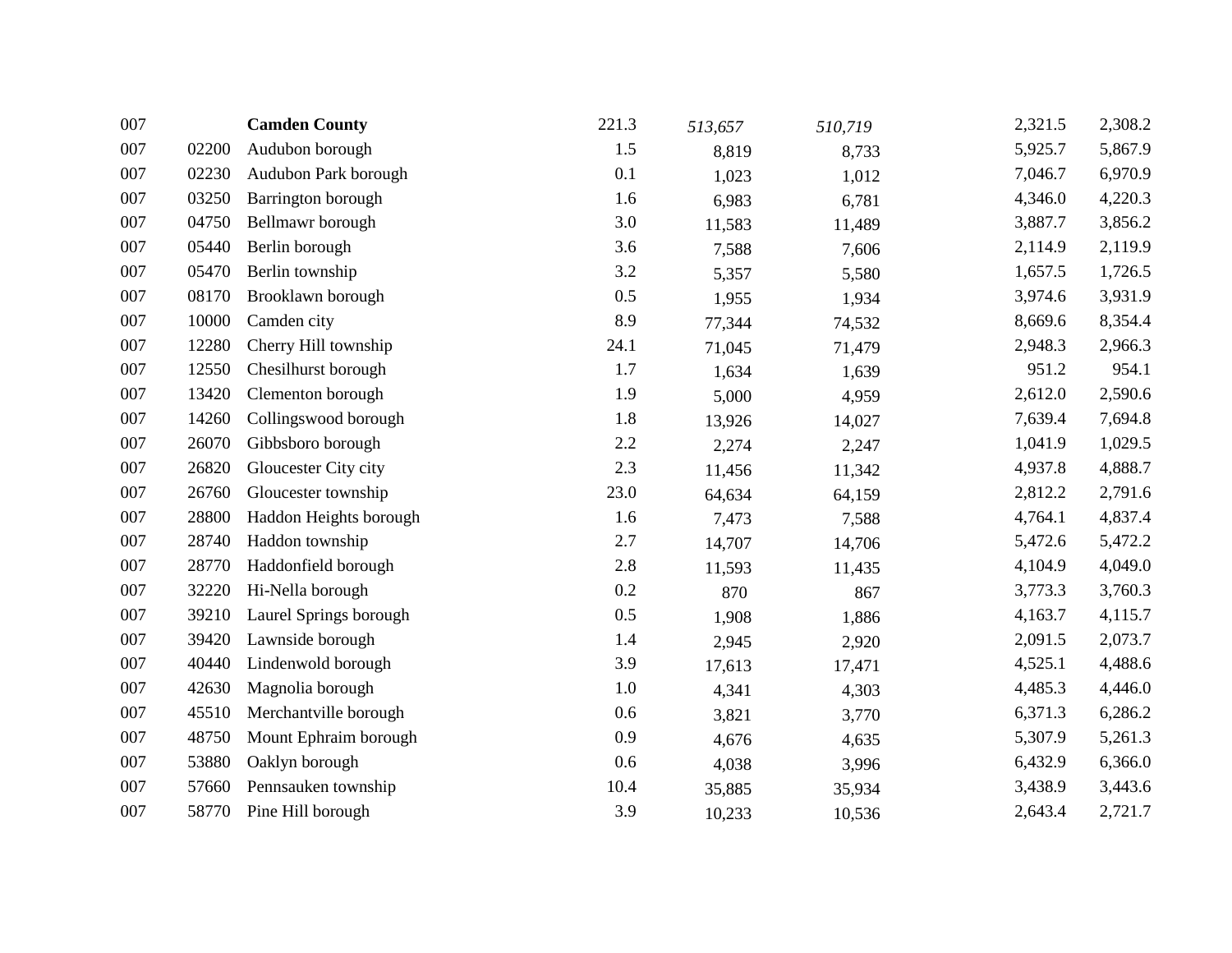| 007 | 58920 | Pine Valley borough      | 1.0   | 12      | 11      | 12.2     | 11.2     |
|-----|-------|--------------------------|-------|---------|---------|----------|----------|
| 007 | 65160 | Runnemede borough        | 2.1   | 8,468   | 8,390   | 4,117.2  | 4,079.3  |
| 007 | 68340 | Somerdale borough        | 1.4   | 5,151   | 5,508   | 3,714.0  | 3,971.4  |
| 007 | 71220 | Stratford borough        | 1.5   | 7,040   | 7,015   | 4,547.0  | 4,530.8  |
| 007 | 72240 | Tavistock borough        | 0.3   | 5       | 5       | 19.7     | 19.7     |
| 007 | 76220 | Voorhees township        | 11.5  | 29,131  | 29,462  | 2,534.9  | 2,563.7  |
| 007 | 77630 | Waterford township       | 36.0  | 10,649  | 10,774  | 295.5    | 298.9    |
| 007 | 81740 | Winslow township         | 57.3  | 39,499  | 39,041  | 688.8    | 680.8    |
| 007 | 82450 | Woodlynne borough        | 0.2   | 2,978   | 2,947   | 13,600.4 | 13,458.8 |
| 009 |       | <b>Cape May County</b>   | 251.4 | 97,265  | 93,553  | 386.9    | 372.1    |
| 009 | 02320 | Avalon borough           | 4.2   | 1,334   | 1,267   | 321.3    | 305.2    |
| 009 | 10270 | Cape May city            | 2.4   | 3,607   | 3,480   | 1,500.6  | 1,447.7  |
| 009 | 10330 | Cape May Point borough   | 0.3   | 291     | 279     | 984.5    | 943.9    |
| 009 | 17560 | Dennis township          | 60.8  | 6,467   | 6,253   | 106.4    | 102.8    |
| 009 | 41610 | Lower township           | 27.7  | 22,866  | 21,766  | 824.3    | 784.7    |
| 009 | 45810 | Middle township          | 70.3  | 18,911  | 18,427  | 268.9    | 262.0    |
| 009 | 53490 | North Wildwood city      | 1.8   | 4,041   | 3,843   | 2,305.8  | 2,192.8  |
| 009 | 54360 | Ocean City city          | 6.3   | 11,701  | 11,206  | 1,847.7  | 1,769.5  |
| 009 | 66390 | Sea Isle City city       | 2.2   | 2,114   | 2,068   | 974.5    | 953.3    |
| 009 | 71010 | Stone Harbor borough     | 1.4   | 866     | 822     | 619.6    | 588.2    |
| 009 | 74810 | Upper township           | 62.1  | 12,373  | 11,893  | 199.1    | 191.4    |
| 009 | 78530 | West Cape May borough    | 1.2   | 1,024   | 1,015   | 878.8    | 871.0    |
| 009 | 80210 | West Wildwood borough    | 0.3   | 603     | 566     | 2,188.4  | 2,054.2  |
| 009 | 81170 | Wildwood city            | 1.3   | 5,325   | 5,070   | 4,082.0  | 3,886.5  |
| 009 | 81200 | Wildwood Crest borough   | 1.1   | 3,270   | 3,137   | 2,884.0  | 2,766.7  |
| 009 | 81890 | Woodbine borough         | 8.0   | 2,472   | 2,461   | 308.2    | 306.8    |
| 011 |       | <b>Cumberland County</b> | 483.7 | 156,898 | 152,538 | 324.4    | 315.4    |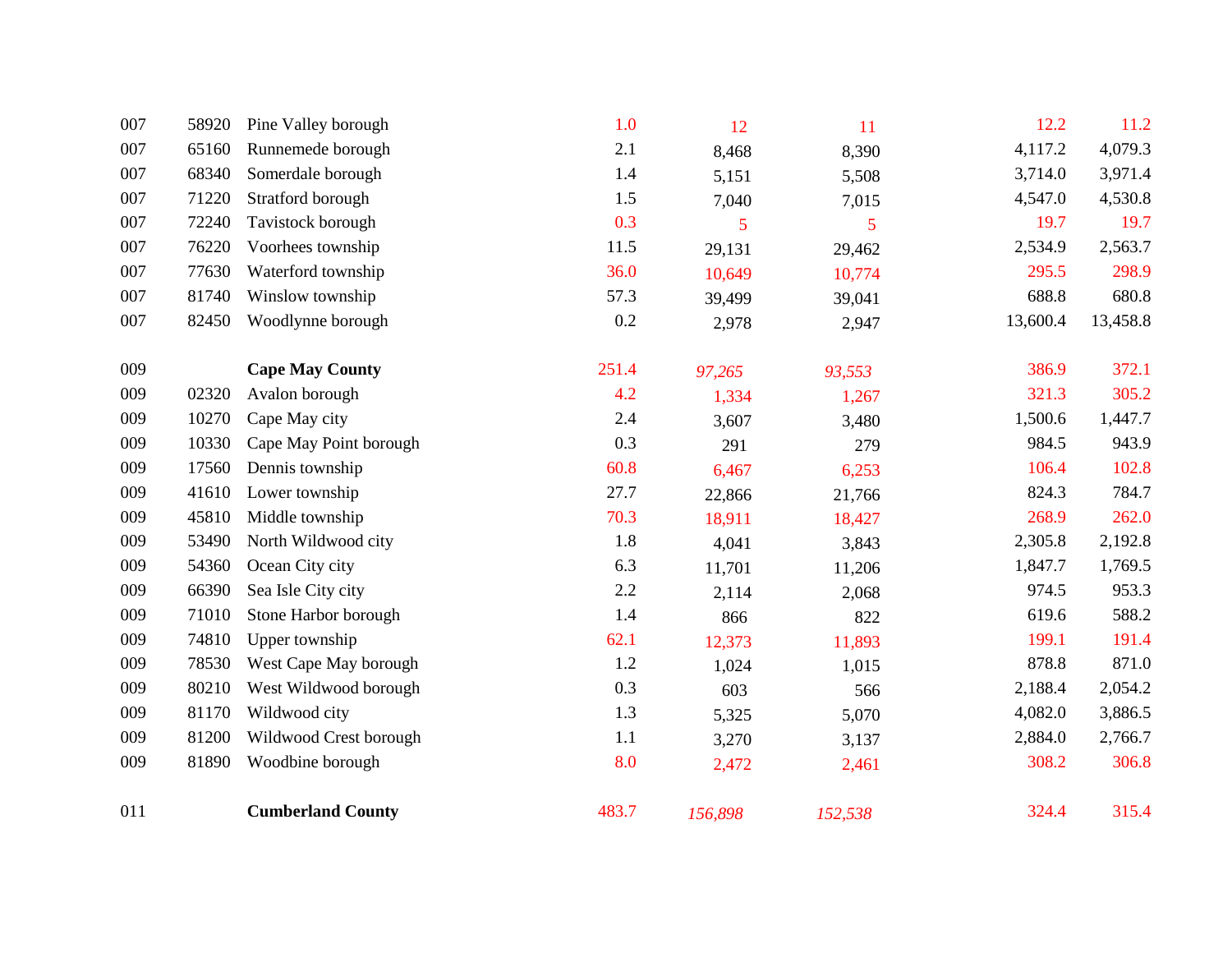| 011 | 07600 | Bridgeton city                  | 6.2   | 25,349           | 24,505           | 4,102.5  | 3,965.9  |
|-----|-------|---------------------------------|-------|------------------|------------------|----------|----------|
| 011 | 14710 | Commercial township             | 32.1  | 5,178            | 5,018            | 161.2    | 156.2    |
| 011 | 16900 | Deerfield township              | 16.8  | 3,119            | 3,057            | 186.1    | 182.4    |
| 011 | 18220 | Downe township                  | 48.6  | 1,585            | 1,524            | 32.6     | 31.4     |
| 011 | 22350 | Fairfield township              | 41.3  | 6,295            | 6,087            | 152.6    | 147.5    |
| 011 | 28170 | Greenwich township              | 17.8  | 804              | 771              | 45.1     | 43.2     |
| 011 | 33120 | Hopewell township               | 29.9  | 4,571            | 4,422            | 153.0    | 148.0    |
| 011 | 39450 | Lawrence township               | 36.9  | 3,290            | 3,186            | 89.1     | 86.3     |
| 011 | 44580 | Maurice River township          | 93.1  | 7,976            | 6,325            | 85.7     | 67.9     |
| 011 | 46680 | Millville city                  | 42.0  | 28,400           | 27,918           | 676.2    | 664.7    |
| 011 | 67020 | Shiloh borough                  | 1.2   | 516              | 497              | 427.3    | 411.5    |
| 011 | 71160 | Stow Creek township             | 18.3  | 1,431            | 1,405            | 78.2     | 76.8     |
| 011 | 74870 | <b>Upper Deerfield township</b> | 31.1  | 7,660            | 7,431            | 246.3    | 239.0    |
| 011 | 76070 | Vineland city                   | 68.4  | 60,724           | 60,392           | 887.5    | 882.6    |
|     |       |                                 |       |                  |                  |          |          |
| 013 |       | <b>Essex County</b>             | 126.2 |                  |                  | 6,211.5  | 6,404.2  |
| 013 | 04695 | Belleville township             | 3.3   | 783,969          | 808,285          | 10,755.7 | 10,927.0 |
| 013 | 06260 | Bloomfield township             | 5.3   | 35,926<br>47,315 | 36,498<br>50,970 | 8,920.5  | 9,609.5  |
| 013 | 09250 | Caldwell borough                | 1.2   |                  |                  | 6,710.3  | 6,935.9  |
| 013 | 11200 | Cedar Grove township            | 4.3   | 7,822<br>12,411  | 8,085<br>12,703  | 2,918.6  | 2,987.3  |
| 013 | 13045 | City of Orange township         | 2.2   | 30,134           | 30,813           | 13,705.7 | 14,014.5 |
| 013 | 19390 | East Orange city                | 3.9   | 64,270           | 65,378           | 16,377.1 | 16,659.5 |
| 013 | 21840 | Essex Fells borough             | 1.4   | 2,113            | 2,137            | 1,496.3  | 1,513.3  |
| 013 | 22385 | Fairfield township              | 10.3  | 7,466            | 7,614            | 725.1    | 739.5    |
| 013 | 26610 | Glen Ridge borough              | 1.3   | 7,527            | 7,704            | 5,872.8  | 6,010.9  |
| 013 | 34450 | Irvington township              | 2.9   | 53,926           | 54,865           | 18,417.0 | 18,737.7 |
| 013 | 40890 | Livingston township             | 13.8  | 29,366           | 30,142           | 2,132.8  | 2,189.2  |
| 013 | 43800 | Maplewood township              | 3.9   | 23,867           | 24,847           | 6,155.3  | 6,408.0  |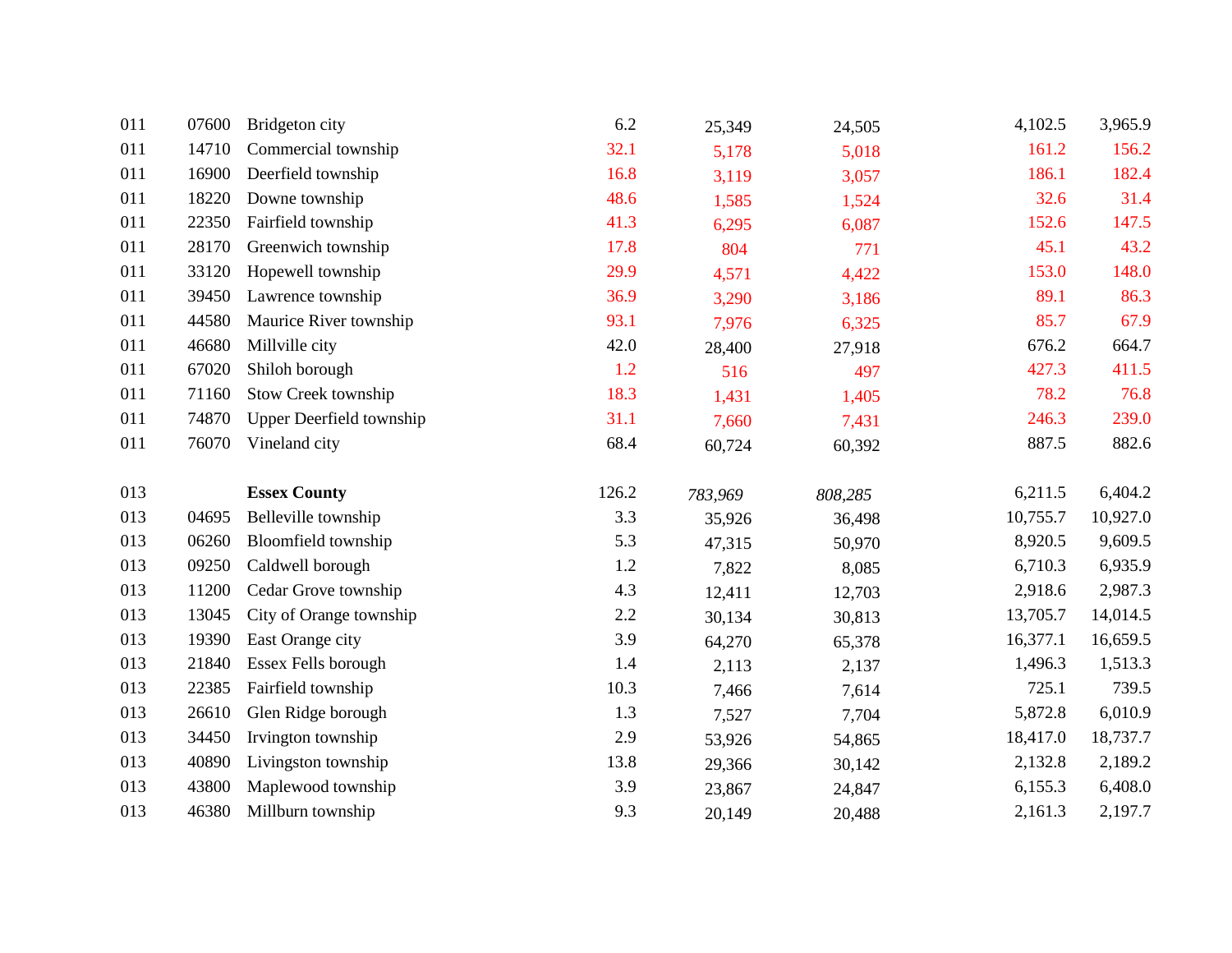| 013 | 47500 | Montclair township            | 6.3   | 37,669  | 39,227  | 5,971.2  | 6,218.2  |
|-----|-------|-------------------------------|-------|---------|---------|----------|----------|
| 013 | 51000 | Newark city                   | 24.2  | 277,140 | 285,154 | 11,458.3 | 11,789.6 |
| 013 | 52620 | North Caldwell borough        | 3.0   | 6,183   | 6,730   | 2,053.2  | 2,234.9  |
| 013 | 53680 | Nutley township               | 3.4   | 28,370  | 28,928  | 8,384.1  | 8,549.0  |
| 013 | 64590 | Roseland borough              | 3.5   | 5,819   | 5,937   | 1,644.4  | 1,677.7  |
| 013 | 69274 | South Orange Village township | 2.9   | 16,198  | 17,001  | 5,672.8  | 5,954.0  |
| 013 | 75815 | Verona township               | 2.8   | 13,332  | 13,608  | 4,838.4  | 4,938.6  |
| 013 | 78510 | West Caldwell township        | 5.1   | 10,759  | 11,021  | 2,128.5  | 2,180.4  |
| 013 | 79800 | West Orange township          | 12.0  | 46,207  | 48,435  | 3,836.0  | 4,021.0  |
| 015 |       | <b>Gloucester County</b>      | 322.0 | 288,288 | 292,206 | 895.3    | 907.5    |
| 015 | 13360 | Clayton borough               | 7.1   | 8,179   | 8,676   | 1,145.5  | 1,215.1  |
| 015 | 17710 | Deptford township             | 17.4  | 30,561  | 30,582  | 1,760.3  | 1,761.5  |
| 015 | 19180 | East Greenwich township       | 14.4  | 9,555   | 10,520  | 661.7    | 728.5    |
| 015 | 21060 | Elk township                  | 19.5  | 4,216   | 4,175   | 216.3    | 214.2    |
| 015 | 24840 | Franklin township             | 55.9  | 16,820  | 16,499  | 300.9    | 295.1    |
| 015 | 26340 | Glassboro borough             | 9.2   | 18,579  | 20,011  | 2,022.9  | 2,178.8  |
| 015 | 28185 | Greenwich township            | 9.0   | 4,899   | 4,846   | 546.2    | 540.3    |
| 015 | 30180 | Harrison township             | 19.1  | 12,417  | 13,015  | 648.7    | 680.0    |
| 015 | 41160 | Logan township                | 21.9  | 6,042   | 5,944   | 275.6    | 271.1    |
| 015 | 43440 | Mantua township               | 15.8  | 15,217  | 15,026  | 960.1    | 948.1    |
| 015 | 47250 | Monroe township               | 46.4  | 36,129  | 36,920  | 778.8    | 795.8    |
| 015 | 49680 | National Park borough         | 1.0   | 3,036   | 2,985   | 3,023.2  | 2,972.4  |
| 015 | 51390 | Newfield borough              | 1.7   | 1,553   | 1,561   | 912.0    | 916.7    |
| 015 | 57150 | Paulsboro borough             | 1.9   | 6,097   | 5,920   | 3,216.4  | 3,123.0  |
| 015 | 59070 | Pitman borough                | 2.3   | 9,011   | 8,846   | 3,976.1  | 3,903.3  |
| 015 | 69030 | South Harrison township       | 15.7  | 3,162   | 3,170   | 201.7    | 202.2    |
| 015 | 71850 | Swedesboro borough            | 0.7   | 2,584   | 2,594   | 3,568.4  | 3,582.2  |
| 015 | 77180 | Washington township           | 21.4  | 48,559  | 47,848  | 2,271.0  | 2,237.8  |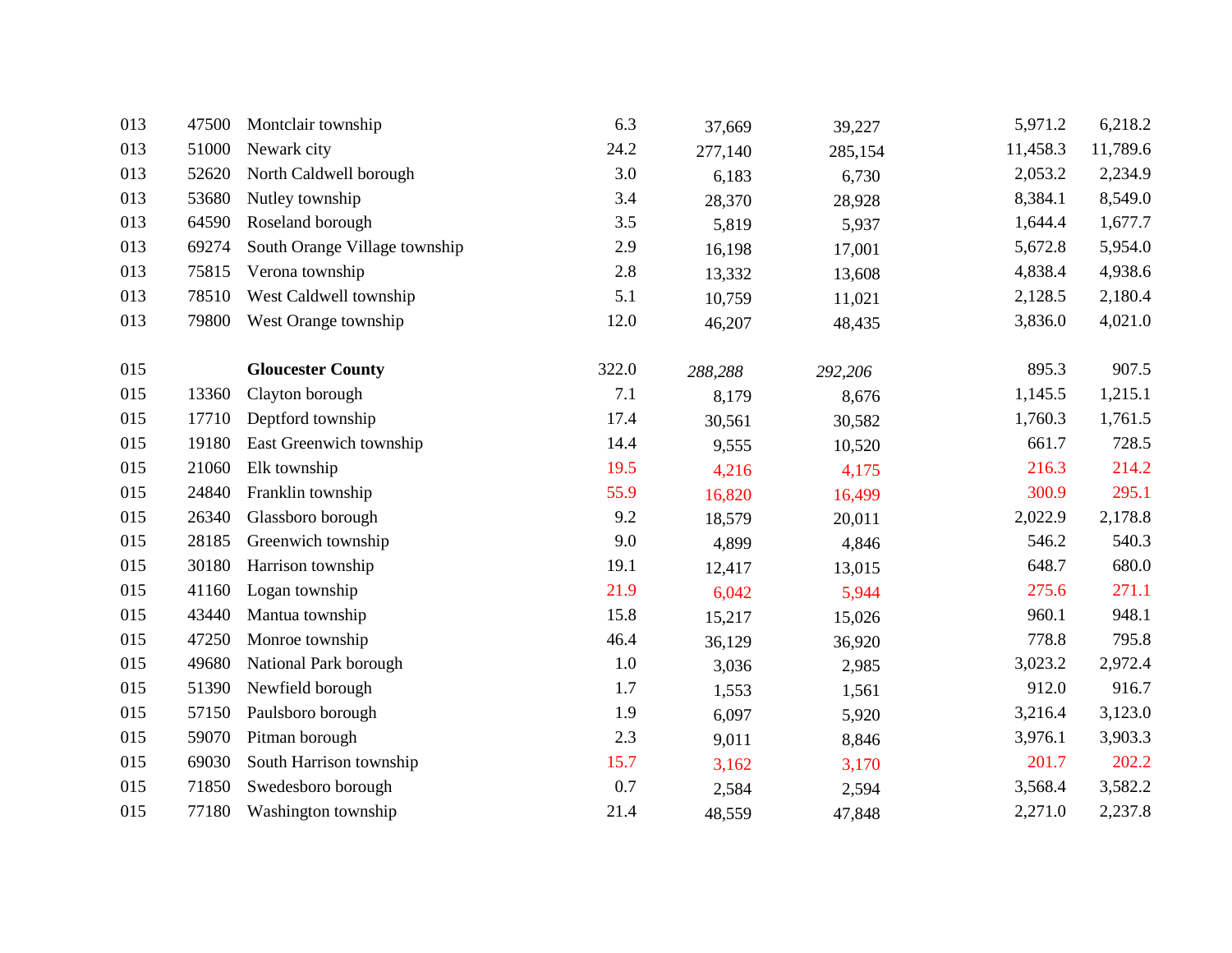| 015 | 78110 | Wenonah borough           | 1.0     | 2,278   | 2,239   | 2,342.8  | 2,302.6  |
|-----|-------|---------------------------|---------|---------|---------|----------|----------|
| 015 | 78800 | West Deptford township    | 15.4    | 21,677  | 21,248  | 1,406.6  | 1,378.7  |
| 015 | 80120 | Westville borough         | 1.0     | 4,288   | 4,194   | 4,187.0  | 4,095.2  |
| 015 | 82120 | Woodbury city             | 2.0     | 10,174  | 9,919   | 5,064.0  | 4,937.1  |
| 015 | 82180 | Woodbury Heights borough  | 1.2     | 3,055   | 2,996   | 2,499.4  | 2,451.1  |
| 015 | 82840 | Woolwich township         | 20.9    | 10,200  | 12,472  | 487.8    | 596.5    |
|     |       |                           |         |         |         |          |          |
| 017 |       | <b>Hudson County</b>      | 46.2    | 634,266 | 691,643 | 13,731.4 | 14,973.5 |
| 017 | 03580 | Bayonne city              | 5.8     | 63,024  | 67,186  | 10,858.3 | 11,575.3 |
| 017 | 19360 | East Newark borough       | 0.1     | 2,406   | 2,735   | 23,532.1 | 26,749.9 |
| 017 | 28650 | Guttenberg town           | 0.2     | 11,176  | 11,695  | 57,116.0 | 59,768.4 |
| 017 | 30210 | Harrison town             | 1.2     | 13,620  | 17,643  | 11,319.3 | 14,662.7 |
| 017 | 32250 | Hoboken city              | 1.3     | 50,005  | 55,131  | 39,212.0 | 43,231.6 |
| 017 | 36000 | Jersey City city          | 14.8    | 247,597 | 270,753 | 16,736.6 | 18,301.9 |
| 017 | 36510 | Kearny town               | 8.8     | 40,684  | 42,670  | 4,636.5  | 4,862.8  |
| 017 | 52470 | North Bergen township     | 5.1     | 60,773  | 63,659  | 11,838.0 | 12,400.2 |
| 017 | 66570 | Secaucus town             | 5.8     | 16,264  | 20,215  | 2,793.7  | 3,472.3  |
| 017 | 74630 | Union City city           | 1.3     | 66,455  | 70,387  | 51,810.1 | 54,875.6 |
| 017 | 77930 | Weehawken township        | $0.8\,$ | 12,554  | 15,342  | 15,764.6 | 19,265.6 |
| 017 | 79610 | West New York town        | 1.0     | 49,708  | 54,227  | 49,341.7 | 53,827.4 |
| 019 |       | <b>Hunterdon County</b>   | 427.8   | 128,349 | 125,059 | 300.0    | 292.3    |
| 019 | 00550 | Alexandria township       | 27.4    | 4,938   | 4,805   | 180.1    | 175.2    |
| 019 | 05650 | Bethlehem township        | 20.7    | 3,979   | 3,888   | 192.1    | 187.7    |
| 019 | 06370 | <b>Bloomsbury</b> borough | 0.9     | 870     | 846     | 991.9    | 964.5    |
| 019 | 09280 | Califon borough           | 0.9     |         |         | 1,133.3  | 1,124.9  |
| 019 | 13720 | Clinton town              | 1.3     | 1,076   | 1,068   | 2,032.6  | 2,019.2  |
| 019 | 13750 | Clinton township          | 29.9    | 2,719   | 2,701   | 451.1    | 432.0    |
|     |       |                           |         | 13,478  | 12,907  |          |          |
| 019 | 17170 | Delaware township         | 36.6    | 4,563   | 4,474   | 124.5    | 122.1    |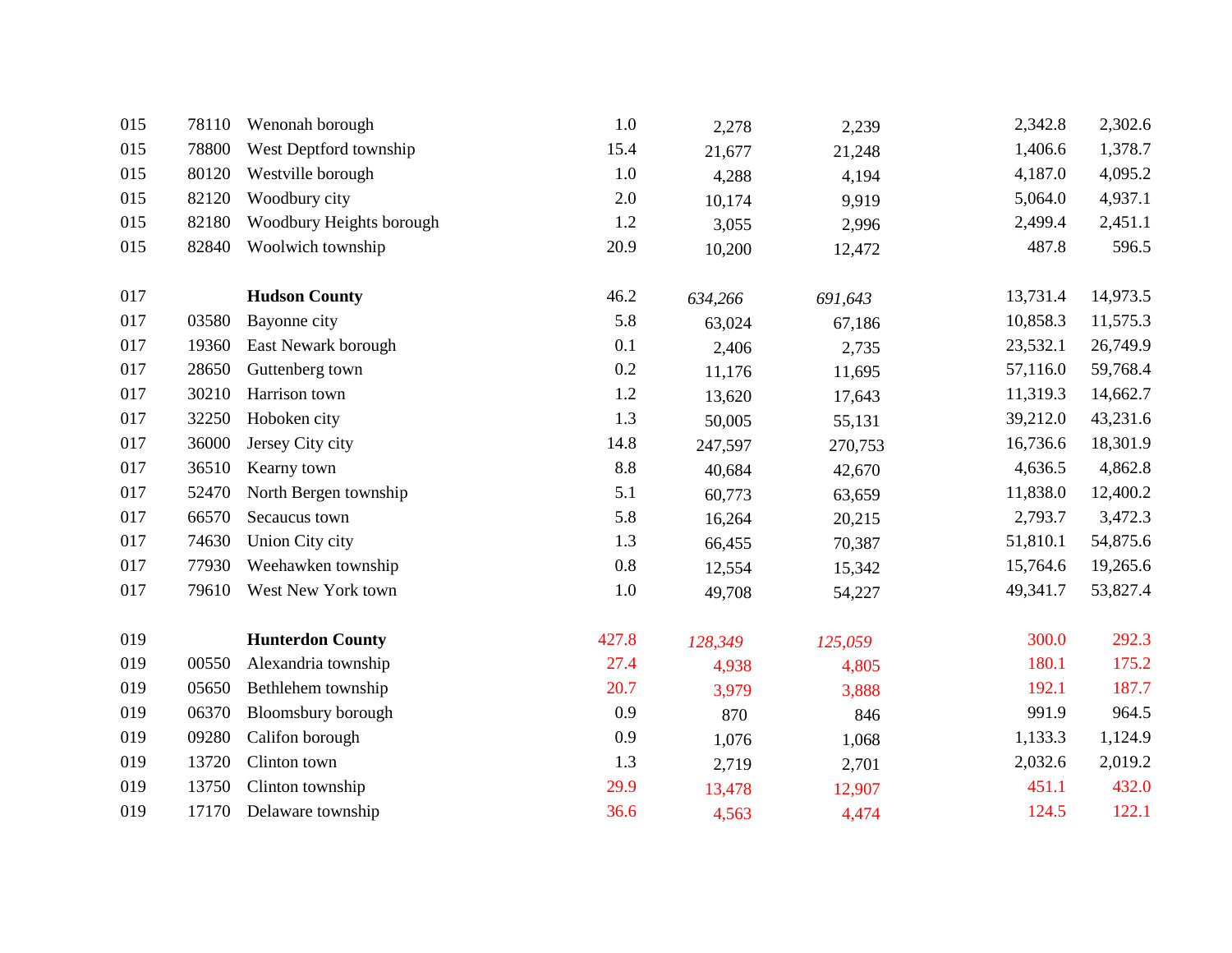| 019 | 18820 | East Amwell township  | 28.5  | 4,013   | 3,925   | 141.0   | 137.9   |
|-----|-------|-----------------------|-------|---------|---------|---------|---------|
| 019 | 23700 | Flemington borough    | 1.1   | 4,581   | 4,621   | 4,252.2 | 4,289.4 |
| 019 | 24870 | Franklin township     | 22.8  | 3,195   | 3,232   | 140.1   | 141.7   |
| 019 | 25350 | Frenchtown borough    | 1.3   | 1,373   | 1,366   | 1,087.2 | 1,081.6 |
| 019 | 26550 | Glen Gardner borough  | 1.5   | 1,704   | 1,924   | 1,117.8 | 1,262.1 |
| 019 | 29460 | Hampton borough       | 1.5   | 1,401   | 1,331   | 915.1   | 869.3   |
| 019 | 31320 | High Bridge borough   | 2.4   | 3,648   | 3,542   | 1,526.9 | 1,482.6 |
| 019 | 32460 | Holland township      | 23.5  | 5,291   | 5,151   | 225.0   | 219.1   |
| 019 | 37065 | Kingwood township     | 35.2  | 3,845   | 3,752   | 109.4   | 106.7   |
| 019 | 38610 | Lambertville city     | 1.2   | 3,906   | 3,824   | 3,386.1 | 3,315.0 |
| 019 | 39630 | Lebanon borough       | 0.9   | 1,358   | 1,669   | 1,532.0 | 1,882.8 |
| 019 | 39660 | Lebanon township      | 31.5  | 6,588   | 6,101   | 209.4   | 193.9   |
| 019 | 46260 | Milford borough       | 1.1   | 1,233   | 1,189   | 1,073.4 | 1,035.1 |
| 019 | 61920 | Raritan township      | 37.5  | 22,185  | 22,106  | 591.2   | 589.1   |
| 019 | 62250 | Readington township   | 47.7  | 16,126  | 15,963  | 337.8   | 334.4   |
| 019 | 70980 | Stockton borough      | 0.5   | 538     | 520     | 1,005.6 | 971.9   |
| 019 | 72510 | Tewksbury township    | 31.5  | 5,993   | 5,844   | 190.1   | 185.4   |
| 019 | 74420 | Union township        | 18.7  | 5,908   | 5,543   | 315.3   | 295.8   |
| 019 | 78230 | West Amwell township  | 21.6  | 3,840   | 2,767   | 177.9   | 128.2   |
| 021 |       | <b>Mercer County</b>  | 224.6 | 366,513 | 374,733 | 1,632.2 | 1,668.8 |
| 021 | 19780 | East Windsor township | 15.6  | 27,190  | 27,725  | 1,737.6 | 1,771.8 |
| 021 | 22185 | Ewing township        | 15.3  | 35,790  | 36,549  | 2,346.9 | 2,396.6 |
| 021 | 29310 | Hamilton township     | 39.5  | 88,464  | 89,078  | 2,240.2 | 2,255.7 |
| 021 | 31620 | Hightstown borough    | 1.2   | 5,494   | 5,384   | 4,536.0 | 4,445.2 |
| 021 | 33150 | Hopewell borough      | 0.7   | 1,922   | 1,948   | 2,735.2 | 2,772.2 |
| 021 | 33180 | Hopewell township     | 58.0  | 17,304  | 18,265  | 298.2   | 314.7   |
| 021 | 39510 | Lawrence township     | 21.8  | 33,472  | 33,161  | 1,534.8 | 1,520.6 |
| 021 | 57600 | Pennington borough    | 1.0   | 2,585   | 2,589   | 2,703.9 | 2,708.1 |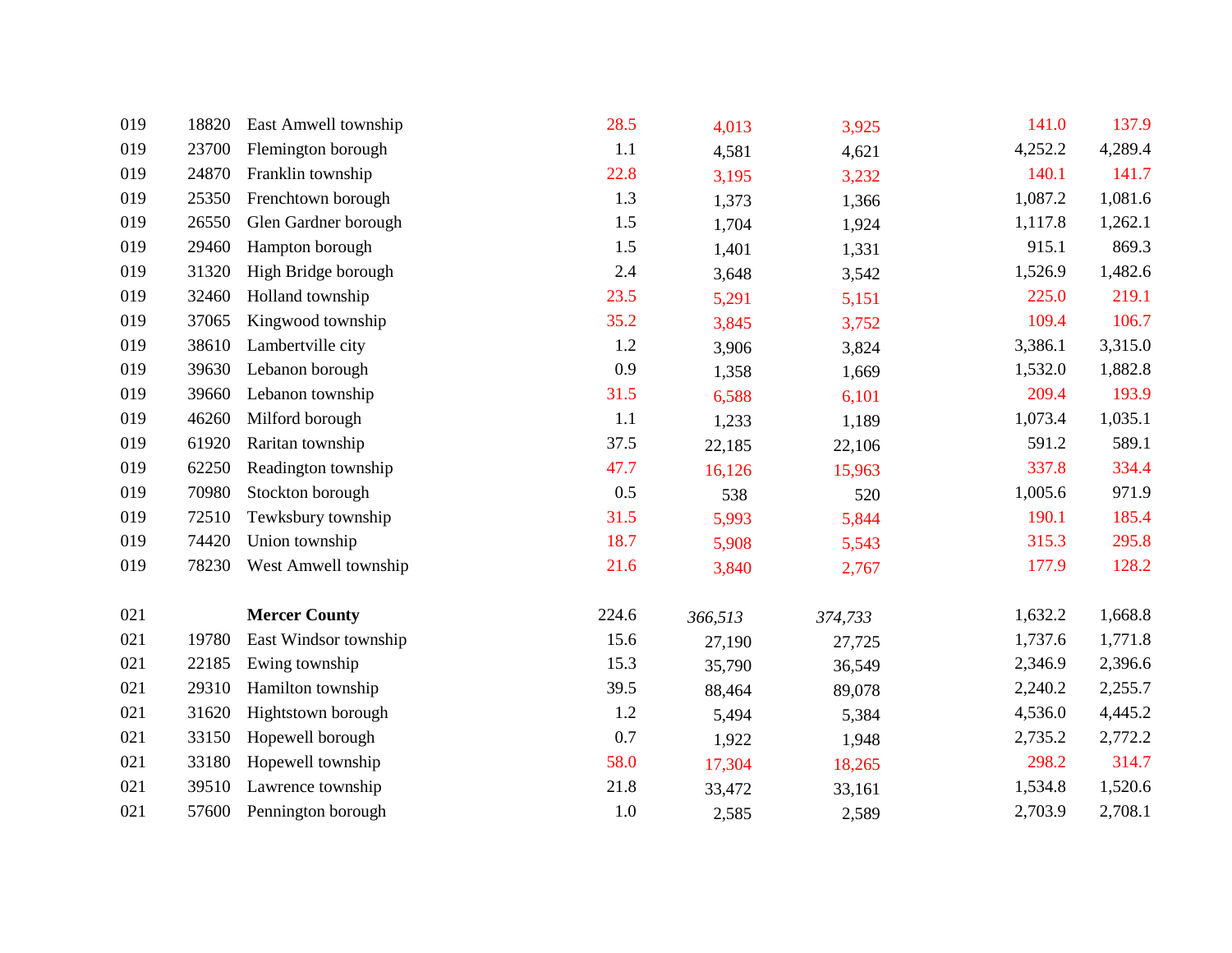| 021 | 60900 | Princeton *              | 17.9    | 28,572  | 31,822  | 1,593.3  | 1,774.6  |
|-----|-------|--------------------------|---------|---------|---------|----------|----------|
| 021 | 63850 | Robbinsville township    | 20.3    | 13,642  | 14,757  | 671.5    | 726.4    |
| 021 | 74000 | Trenton city             | 7.6     | 84,913  | 84,964  | 11,101.9 | 11,108.6 |
| 021 | 80240 | West Windsor township    | 25.6    | 27,165  | 28,491  | 1,062.6  | 1,114.5  |
| 023 |       | <b>Middlesex County</b>  | 308.9   | 809,858 | 842,798 | 2,621.6  | 2,728.3  |
| 023 | 10750 | Carteret borough         | 4.4     | 22,844  | 24,084  | 5,171.1  | 5,451.8  |
| 023 | 15550 | Cranbury township        | 13.2    | 3,857   | 3,944   | 291.2    | 297.7    |
| 023 | 18490 | Dunellen borough         | 1.0     | 7,227   | 7,407   | 6,894.8  | 7,066.6  |
| 023 | 19000 | East Brunswick township  | 21.7    | 47,512  | 48,840  | 2,189.6  | 2,250.8  |
| 023 | 20230 | Edison township          | 29.9    | 99,967  | 102,450 | 3,339.0  | 3,421.9  |
| 023 | 30840 | Helmetta borough         | $0.8\,$ | 2,178   | 2,223   | 2,562.9  | 2,615.9  |
| 023 | 31470 | Highland Park borough    | 1.8     | 13,982  | 14,164  | 7,728.1  | 7,828.7  |
| 023 | 34890 | Jamesburg borough        | 0.9     | 5,915   | 6,068   | 6,741.8  | 6,916.2  |
| 023 | 45690 | Metuchen borough         | 2.8     | 13,574  | 14,349  | 4,910.4  | 5,190.8  |
| 023 | 45900 | Middlesex borough        | 3.5     | 13,635  | 13,867  | 3,876.2  | 3,942.1  |
| 023 | 46620 | Milltown borough         | 1.6     | 6,893   | 7,162   | 4,443.0  | 4,616.4  |
| 023 | 47280 | Monroe township          | 42.0    | 39,132  | 45,332  | 932.3    | 1,080.0  |
| 023 | 51210 | New Brunswick city       | 5.2     | 55,181  | 57,073  | 10,556.4 | 10,918.4 |
| 023 | 52560 | North Brunswick township | 12.0    | 40,742  | 42,641  | 3,396.2  | 3,554.4  |
| 023 | 54705 | Old Bridge township      | 38.1    | 65,375  | 67,032  | 1,717.7  | 1,761.2  |
| 023 | 58200 | Perth Amboy city         | 4.7     | 50,814  | 52,823  | 10,806.8 | 11,234.1 |
| 023 | 59010 | Piscataway township      | 18.8    | 56,044  | 57,887  | 2,975.5  | 3,073.4  |
| 023 | 59280 | Plainsboro township      | 11.8    | 22,999  | 23,504  | 1,951.6  | 1,994.5  |
| 023 | 65790 | Sayreville borough       | 15.8    | 42,704  | 45,325  | 2,695.7  | 2,861.1  |
| 023 | 68550 | South Amboy city         | 1.5     | 8,631   | 8,857   | 5,577.1  | 5,723.2  |
| 023 | 68790 | South Brunswick township | 40.6    | 43,417  | 46,561  | 1,068.1  | 1,145.5  |
| 023 | 69390 | South Plainfield borough | 8.3     | 23,385  | 24,435  | 2,808.5  | 2,934.6  |
| 023 | 69420 | South River borough      | 2.8     | 16,008  | 16,349  | 5,781.4  | 5,904.5  |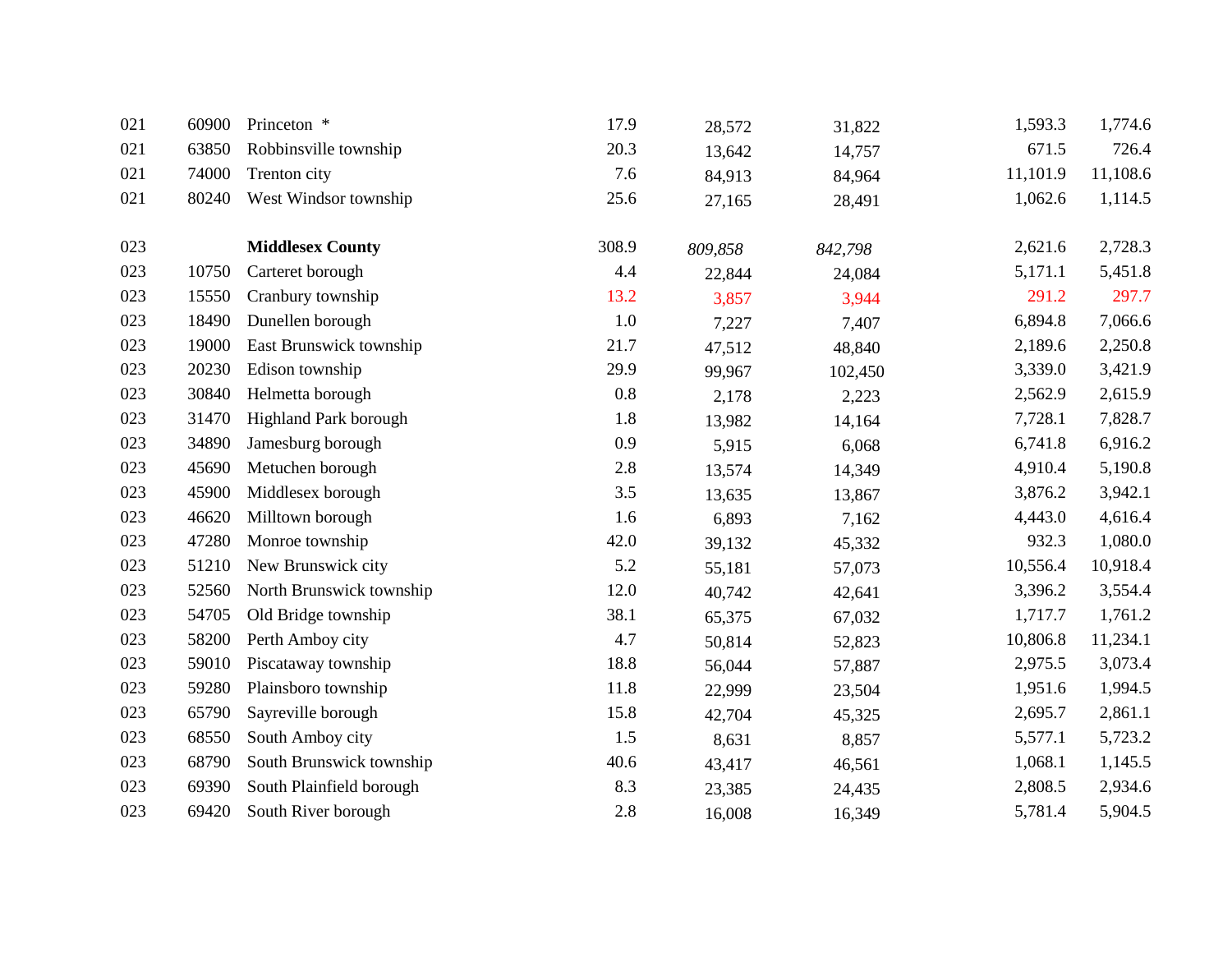| 023 | 69810 | Spotswood borough            | 2.3   | 8,257   | 8,456   | 3,642.2  | 3,730.0  |
|-----|-------|------------------------------|-------|---------|---------|----------|----------|
| 023 | 82000 | Woodbridge township          | 23.2  | 99,585  | 101,965 | 4,290.0  | 4,392.5  |
|     |       |                              |       |         |         |          |          |
| 025 |       | <b>Monmouth County</b>       | 468.8 | 630,380 | 626,351 | 1,344.7  | 1,336.1  |
| 025 | 00070 | Aberdeen township            | 5.4   | 18,210  | 18,355  | 3,343.0  | 3,369.7  |
| 025 | 00730 | Allenhurst borough           | 0.3   | 496     | 489     | 1,887.9  | 1,861.2  |
| 025 | 00760 | Allentown borough            | 0.6   | 1,828   | 1,811   | 3,023.9  | 2,995.8  |
| 025 | 01960 | Asbury Park city             | 1.4   | 16,116  | 15,767  | 11,319.5 | 11,074.4 |
| 025 | 02110 | Atlantic Highlands borough   | 1.3   | 4,385   | 4,311   | 3,401.2  | 3,343.8  |
| 025 | 02440 | Avon-by-the-Sea borough      | 0.4   | 1,901   | 1,794   | 4,459.1  | 4,208.1  |
| 025 | 04930 | Belmar borough               | 1.0   | 5,794   | 5,682   | 5,544.0  | 5,436.8  |
| 025 | 06970 | <b>Bradley Beach borough</b> | 0.6   | 4,298   | 4,225   | 7,023.6  | 6,904.3  |
| 025 | 07750 | Brielle borough              | 1.8   | 4,774   | 4,724   | 2,717.5  | 2,689.1  |
| 025 | 14560 | Colts Neck township          | 30.7  | 10,142  | 9,968   | 330.0    | 324.4    |
| 025 | 16660 | Deal borough                 | 1.2   | 750     | 733     | 604.8    | 591.1    |
| 025 | 19840 | Eatontown borough            | 5.8   | 12,709  | 12,376  | 2,181.5  | 2,124.3  |
| 025 | 21570 | Englishtown borough          | 0.6   | 1,847   | 1,943   | 3,245.7  | 3,414.4  |
| 025 | 22440 | Fair Haven borough           | 1.6   | 6,121   | 5,950   | 3,832.5  | 3,725.4  |
| 025 | 22950 | Farmingdale borough          | 0.5   | 1,329   | 1,298   | 2,547.7  | 2,488.3  |
| 025 | 25200 | Freehold borough             | 1.9   | 12,052  | 11,894  | 6,180.8  | 6,099.8  |
| 025 | 25230 | Freehold township            | 38.5  | 36,184  | 35,053  | 939.8    | 910.4    |
| 025 | 30690 | Hazlet township              | 5.6   | 20,334  | 20,015  | 3,659.4  | 3,602.0  |
| 025 | 31500 | Highlands borough            | 0.8   | 5,005   | 4,821   | 6,522.8  | 6,283.0  |
| 025 | 32640 | Holmdel township             | 17.9  | 16,773  | 16,640  | 937.3    | 929.8    |
| 025 | 33300 | Howell township              | 60.6  | 51,075  | 52,476  | 843.4    | 866.5    |
| 025 | 34200 | Interlaken borough           | 0.3   | 820     | 801     | 2,482.3  | 2,424.7  |
| 025 | 36480 | Keansburg borough            | 1.1   | 10,105  | 9,806   | 9,452.3  | 9,172.7  |
| 025 | 36810 | Keyport borough              | 1.4   | 7,240   | 7,085   | 5,188.4  | 5,077.3  |
| 025 | 37560 | Lake Como borough            | 0.3   | 1,759   | 1,717   | 6,943.6  | 6,777.8  |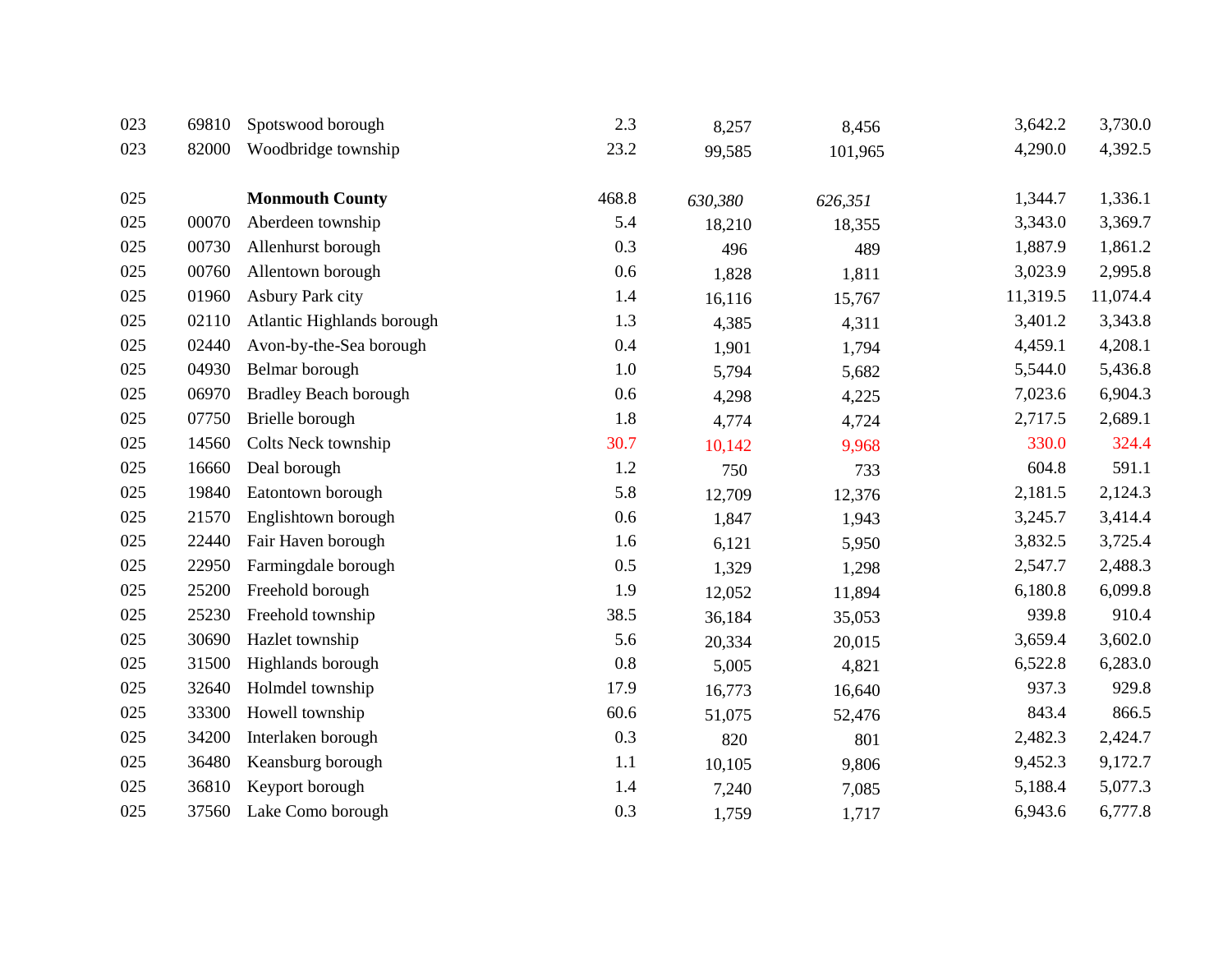| 025 | 40770 | Little Silver borough       | 2.7     | 5,950  | 5,908  | 2,197.3  | 2,181.8 |
|-----|-------|-----------------------------|---------|--------|--------|----------|---------|
| 025 | 41010 | Loch Arbour village         | 0.1     | 194    | 183    | 1,928.2  | 1,818.9 |
| 025 | 41310 | Long Branch city            | 5.3     | 30,719 | 30,762 | 5,824.4  | 5,832.6 |
| 025 | 42990 | Manalapan township          | 30.6    | 38,872 | 40,013 | 1,270.0  | 1,307.3 |
| 025 | 43050 | Manasquan borough           | 1.4     | 5,897  | 5,903  | 4,263.0  | 4,267.3 |
| 025 | 44070 | Marlboro township           | 30.4    | 40,191 | 40,306 | 1,323.7  | 1,327.5 |
| 025 | 44520 | Matawan borough             | 2.3     | 8,810  | 8,869  | 3,896.6  | 3,922.7 |
| 025 | 45990 | Middletown township         | 41.0    | 66,522 | 65,603 | 1,622.9  | 1,600.5 |
| 025 | 46560 | Millstone township          | 36.6    | 10,566 | 10,517 | 288.8    | 287.4   |
| 025 | 47130 | Monmouth Beach borough      | 1.1     | 3,279  | 3,236  | 3,049.5  | 3,009.5 |
| 025 | 49920 | Neptune City borough        | $1.0\,$ | 4,869  | 4,708  | 5,105.0  | 4,936.2 |
| 025 | 49890 | Neptune township            | 8.2     | 27,935 | 27,844 | 3,414.3  | 3,403.2 |
| 025 | 54270 | Ocean township              | 10.9    | 27,291 | 26,988 | 2,509.1  | 2,481.3 |
| 025 | 54570 | Oceanport borough           | 3.2     | 5,832  | 5,755  | 1,833.7  | 1,809.5 |
| 025 | 62430 | Red Bank borough            | 1.7     | 12,206 | 12,150 | 7,019.1  | 6,986.9 |
| 025 | 64410 | Roosevelt borough           | 1.9     | 882    | 854    | 461.8    | 447.1   |
| 025 | 65130 | Rumson borough              | 5.1     | 7,122  | 6,864  | 1,408.0  | 1,357.0 |
| 025 | 66240 | Sea Bright borough          | 0.7     | 1,412  | 1,389  | 1,935.5  | 1,903.9 |
| 025 | 66330 | Sea Girt borough            | 1.1     | 1,828  | 1,774  | 1,729.6  | 1,678.5 |
| 025 | 67350 | Shrewsbury borough          | 2.2     | 3,809  | 4,122  | 1,757.2  | 1,901.6 |
| 025 | 67365 | Shrewsbury township         | 0.1     | 1,141  | 1,010  | 10,877.7 | 9,628.8 |
| 025 | 70110 | Spring Lake borough         | 1.3     | 2,993  | 2,962  | 2,250.8  | 2,227.5 |
| 025 | 70140 | Spring Lake Heights borough | 1.3     | 4,713  | 4,618  | 3,671.3  | 3,597.3 |
| 025 | 73020 | Tinton Falls borough        | 15.5    | 17,892 | 17,789 | 1,155.3  | 1,148.7 |
| 025 | 74540 | Union Beach borough         | 1.8     | 6,245  | 5,562  | 3,461.5  | 3,082.9 |
| 025 | 74900 | Upper Freehold township     | 46.4    | 6,902  | 6,975  | 148.7    | 150.3   |
| 025 | 76460 | Wall township               | 30.7    | 26,164 | 25,981 | 853.0    | 847.0   |
| 025 | 79310 | West Long Branch borough    | 2.9     | 8,097  | 7,972  | 2,832.9  | 2,789.1 |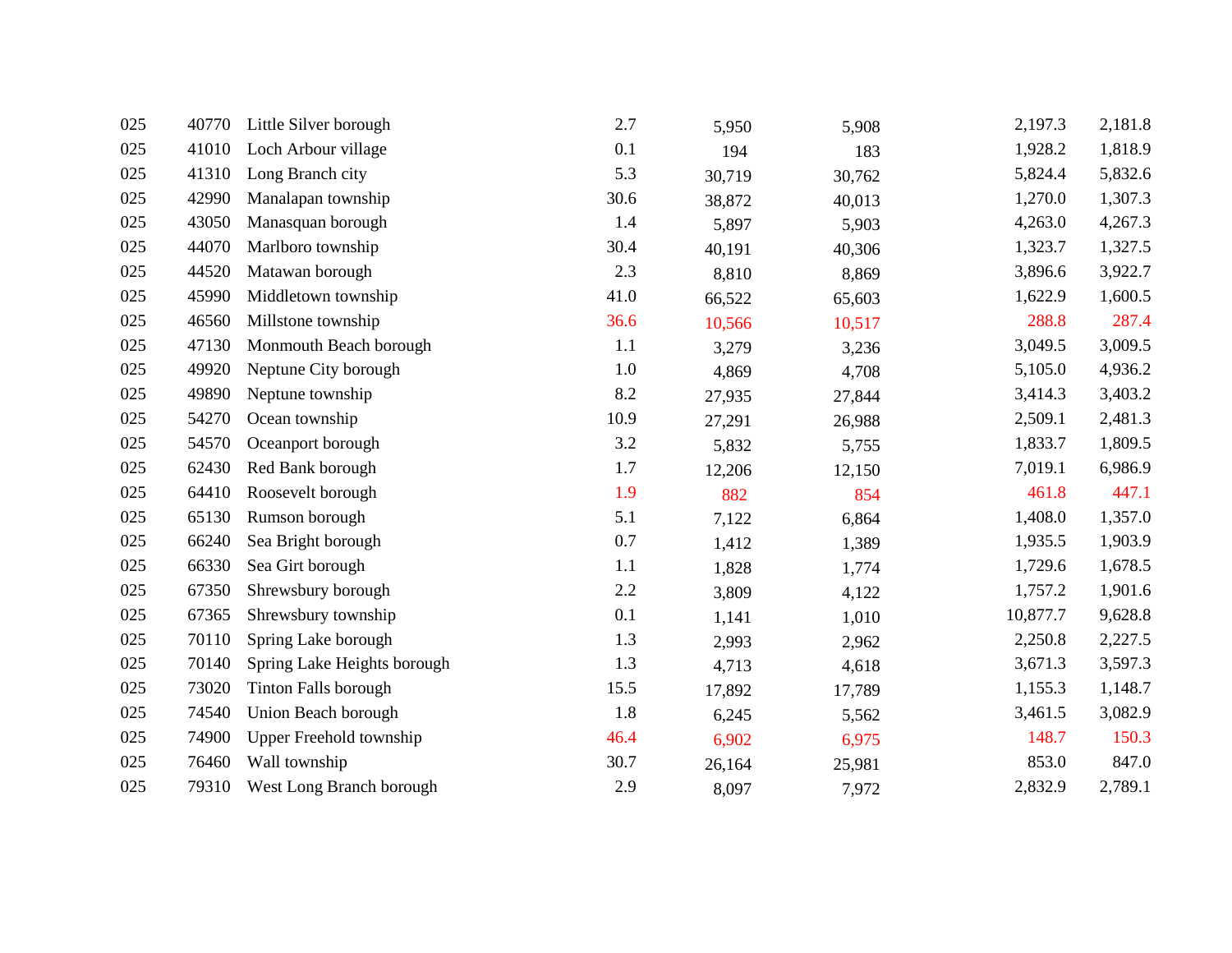| 027 |       | <b>Morris County</b>    | 460.2 | 492,276 | 499,693 | 1,069.8 | 1,085.9 |
|-----|-------|-------------------------|-------|---------|---------|---------|---------|
| 027 | 06610 | Boonton town            | 2.3   | 8,347   | 8,354   | 3,574.6 | 3,577.6 |
| 027 | 06640 | Boonton township        | 8.2   | 4,263   | 4,350   | 517.2   | 527.8   |
| 027 | 09040 | Butler borough          | 2.0   | 7,539   | 7,774   | 3,703.2 | 3,818.7 |
| 027 | 12100 | Chatham borough         | 2.4   | 8,962   | 8,928   | 3,776.1 | 3,761.8 |
| 027 | 12130 | Chatham township        | 9.0   | 10,452  | 10,435  | 1,164.2 | 1,162.3 |
| 027 | 12580 | Chester borough         | 1.6   | 1,649   | 1,665   | 1,034.8 | 1,044.8 |
| 027 | 12610 | Chester township        | 29.4  | 7,838   | 7,915   | 266.8   | 269.4   |
| 027 | 17650 | Denville township       | 11.9  | 16,635  | 16,941  | 1,401.8 | 1,427.6 |
| 027 | 18070 | Dover town              | 2.7   | 18,157  | 18,232  | 6,765.5 | 6,793.5 |
| 027 | 19210 | East Hanover township   | 7.9   | 11,157  | 11,234  | 1,413.7 | 1,423.4 |
| 027 | 23910 | Florham Park borough    | 7.3   | 11,696  | 11,765  | 1,604.9 | 1,614.4 |
| 027 | 29550 | Hanover township        | 10.5  | 13,712  | 14,661  | 1,302.8 | 1,393.0 |
| 027 | 29700 | Harding township        | 19.9  | 3,838   | 3,873   | 192.7   | 194.5   |
| 027 | 34980 | Jefferson township      | 39.1  | 21,314  | 21,368  | 544.7   | 546.0   |
| 027 | 37110 | Kinnelon borough        | 18.0  | 10,248  | 10,213  | 569.7   | 567.8   |
| 027 | 40290 | Lincoln Park borough    | 6.4   | 10,521  | 10,468  | 1,649.0 | 1,640.7 |
| 027 | 41362 | Long Hill township      | 11.9  | 8,702   | 8,711   | 734.3   | 735.1   |
| 027 | 42510 | Madison borough         | 4.2   | 15,845  | 16,033  | 3,767.9 | 3,812.7 |
| 027 | 45330 | Mendham borough         | 6.0   | 4,981   | 4,978   | 837.1   | 836.6   |
| 027 | 45360 | Mendham township        | 17.9  | 5,869   | 5,845   | 328.4   | 327.1   |
| 027 | 46860 | Mine Hill township      | 2.9   | 3,651   | 3,593   | 1,241.6 | 1,221.8 |
| 027 | 47670 | Montville township      | 18.5  | 21,528  | 21,681  | 1,165.0 | 1,173.2 |
| 027 | 48210 | Morris Plains borough   | 2.6   | 5,532   | 5,581   | 2,163.5 | 2,182.6 |
| 027 | 48090 | Morris township         | 15.6  | 22,306  | 22,489  | 1,428.3 | 1,440.0 |
| 027 | 48300 | Morristown town         | 2.9   | 18,411  | 19,037  | 6,284.9 | 6,498.6 |
| 027 | 48690 | Mount Arlington borough | 2.2   | 5,050   | 5,868   | 2,325.2 | 2,701.9 |
| 027 | 49080 | Mount Olive township    | 29.4  | 28,117  | 29,253  | 956.1   | 994.8   |
| 027 | 48480 | Mountain Lakes borough  | 2.6   | 4,160   | 4,345   | 1,590.3 | 1,661.1 |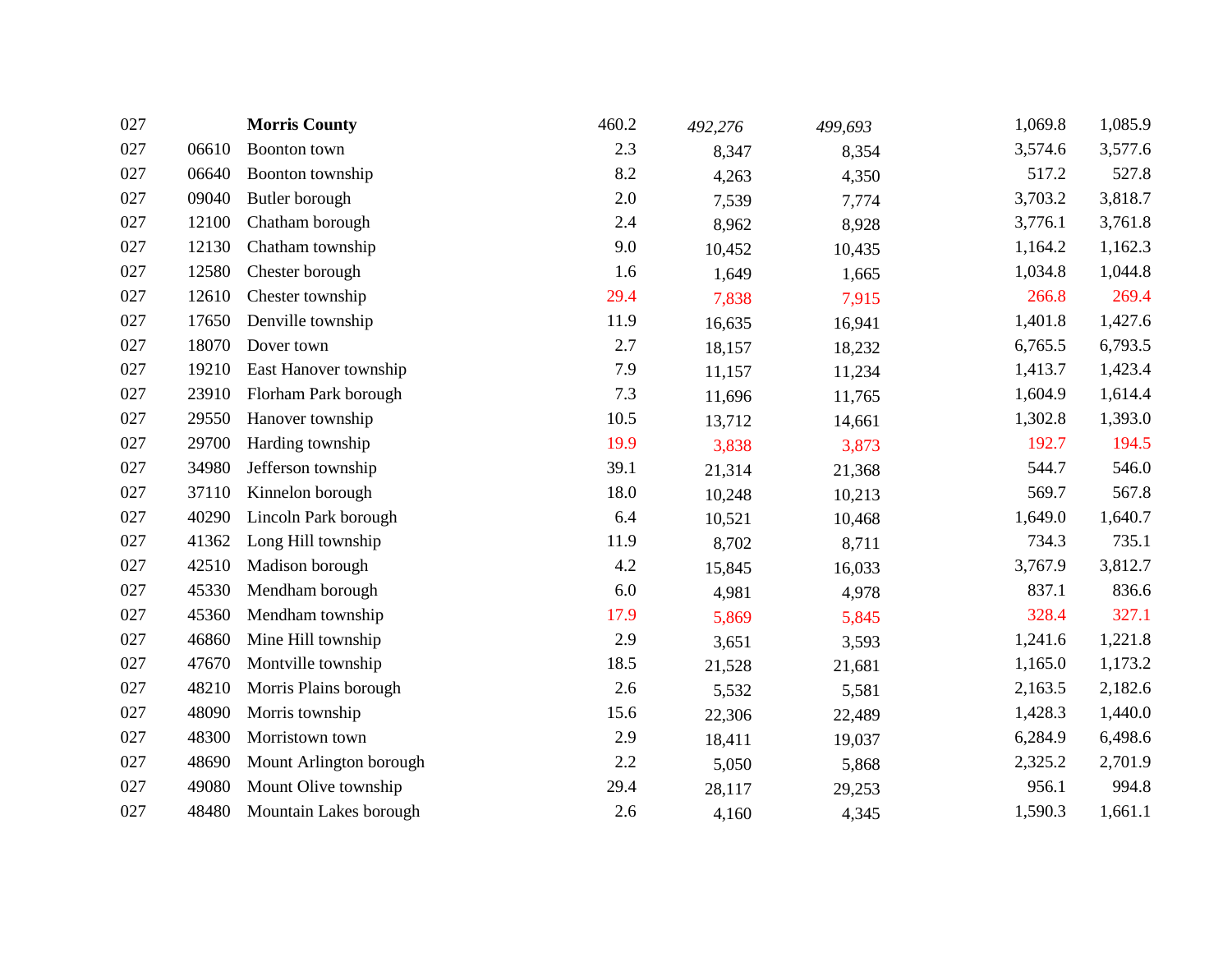| 027 | 50130 | Netcong borough                | 0.8   | 3,232   | 3,229   | 3,828.4  | 3,824.8  |
|-----|-------|--------------------------------|-------|---------|---------|----------|----------|
| 027 | 56460 | Parsippany-Troy Hills township | 23.6  | 53,238  | 53,201  | 2,259.3  | 2,257.8  |
| 027 | 58110 | Pequannock township            | 6.7   | 15,540  | 15,410  | 2,302.7  | 2,283.5  |
| 027 | 61890 | Randolph township              | 20.8  | 25,734  | 25,893  | 1,235.9  | 1,243.5  |
| 027 | 63300 | Riverdale borough              | 2.0   | 3,559   | 4,247   | 1,766.5  | 2,108.0  |
| 027 | 64050 | Rockaway borough               | 2.1   | 6,438   | 6,474   | 3,106.7  | 3,124.1  |
| 027 | 64080 | Rockaway township              | 41.4  | 24,156  | 25,494  | 583.4    | 615.8    |
| 027 | 64980 | Roxbury township               | 20.8  | 23,324  | 23,342  | 1,119.9  | 1,120.8  |
| 027 | 75890 | Victory Gardens borough        | 0.1   | 1,520   | 1,516   | 10,419.2 | 10,391.8 |
| 027 | 77240 | Washington township            | 44.4  | 18,533  | 18,726  | 417.5    | 421.9    |
| 027 | 80390 | Wharton borough                | 2.1   | 6,522   | 6,571   | 3,039.0  | 3,061.9  |
|     |       |                                |       |         |         |          |          |
| 029 |       | <b>Ocean County</b>            | 628.8 | 576,567 | 597,943 | 917.0    | 951.0    |
| 029 | 03130 | Barnegat Light borough         | 0.7   | 574     | 587     | 785.1    | 802.9    |
| 029 | 03050 | Barnegat township              | 34.4  | 20,936  | 22,783  | 609.0    | 662.7    |
| 029 | 03520 | Bay Head borough               | 0.6   | 968     | 981     | 1,662.8  | 1,685.2  |
| 029 | 03940 | Beach Haven borough            | 1.0   | 1,170   | 1,182   | 1,196.0  | 1,208.2  |
| 029 | 04180 | Beachwood borough              | 2.8   | 11,045  | 11,248  | 3,878.4  | 3,949.7  |
| 029 | 05305 | Berkeley township              | 42.9  | 41,255  | 41,747  | 962.5    | 973.9    |
| 029 | 07420 | Brick township                 | 25.7  | 75,072  | 75,516  | 2,919.4  | 2,936.6  |
| 029 | 18670 | Eagleswood township            | 16.1  | 1,603   | 1,611   | 99.8     | 100.3    |
| 029 | 30390 | Harvey Cedars borough          | 0.6   | 337     | 342     | 604.6    | 613.6    |
| 029 | 34530 | Island Heights borough         | 0.6   | 1,673   | 1,667   | 2,738.3  | 2,728.5  |
| 029 | 34680 | Jackson township               | 99.2  | 54,856  | 57,073  | 552.7    | 575.1    |
| 029 | 37380 | Lacey township                 | 83.3  | 27,644  | 28,819  | 332.0    | 346.2    |
| 029 | 37770 | Lakehurst borough              | 0.9   | 2,654   | 2,697   | 2,900.8  | 2,947.8  |
| 029 | 38550 | Lakewood township              | 24.6  | 92,843  | 102,682 | 3,777.7  | 4,178.0  |
| 029 | 39390 | Lavallette borough             | 0.8   | 1,875   | 1,849   | 2,319.2  | 2,287.0  |
| 029 | 40560 | Little Egg Harbor township     | 47.4  | 20,065  | 21,177  | 423.6    | 447.1    |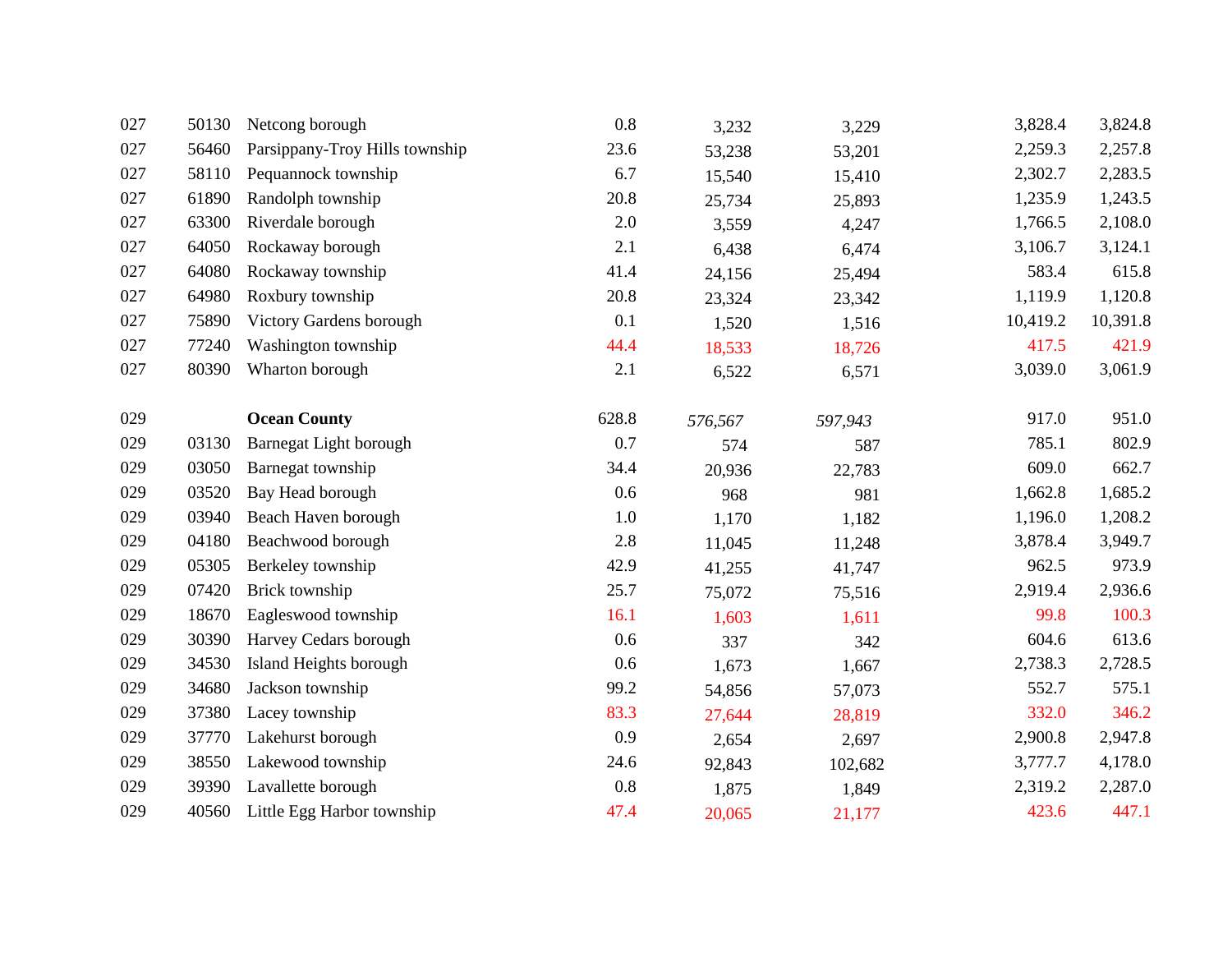| 029 | 41250 | Long Beach township          | 5.4   | 3,051   | 3,065   | 560.5    | 563.1    |
|-----|-------|------------------------------|-------|---------|---------|----------|----------|
| 029 | 43140 | Manchester township          | 81.6  | 43,070  | 43,395  | 527.7    | 531.7    |
| 029 | 43380 | Mantoloking borough          | 0.4   | 296     | 257     | 767.9    | 666.7    |
| 029 | 54300 | Ocean township               | 20.6  | 8,332   | 9,049   | 405.3    | 440.2    |
| 029 | 54450 | Ocean Gate borough           | 0.4   | 2,011   | 2,021   | 4,490.3  | 4,512.6  |
| 029 | 58590 | Pine Beach borough           | 0.6   | 2,127   | 2,168   | 3,465.4  | 3,532.2  |
| 029 | 59790 | Plumsted township            | 39.7  | 8,421   | 8,543   | 212.1    | 215.1    |
| 029 | 59910 | Point Pleasant Beach borough | 1.4   | 4,665   | 4,544   | 3,270.1  | 3,185.3  |
| 029 | 59880 | Point Pleasant borough       | 3.5   | 18,392  | 18,651  | 5,272.1  | 5,346.3  |
| 029 | 66450 | Seaside Heights borough      | 0.6   | 2,887   | 2,903   | 4,662.9  | 4,688.7  |
| 029 | 66480 | Seaside Park borough         | 0.6   | 1,579   | 1,549   | 2,429.4  | 2,383.2  |
| 029 | 67110 | Ship Bottom borough          | 0.7   | 1,156   | 1,143   | 1,620.6  | 1,602.4  |
| 029 | 69510 | South Toms River borough     | 1.2   | 3,684   | 3,772   | 3,146.7  | 3,221.9  |
| 029 | 70320 | Stafford township            | 45.8  | 26,535  | 27,346  | 578.8    | 596.4    |
| 029 | 71640 | Surf City borough            | 0.7   | 1,205   | 1,187   | 1,616.5  | 1,592.4  |
| 029 | 73125 | Toms River township          | 40.5  | 91,239  | 93,017  | 2,253.5  | 2,297.4  |
| 029 | 74210 | Tuckerton borough            | 3.4   | 3,347   | 3,372   | 995.1    | 1,002.5  |
| 031 |       | <b>Passaic County</b>        | 184.6 | 501,226 | 512,607 | 2,715.3  | 2,777.0  |
| 031 | 06340 | Bloomingdale borough         | 8.7   | 7,656   | 8,242   | 878.6    | 945.8    |
| 031 | 13690 | Clifton city                 | 11.3  | 84,136  | 86,607  | 7,472.0  | 7,691.5  |
| 031 | 29070 | Haledon borough              | 1.2   | 8,318   | 8,463   | 7,203.9  | 7,329.5  |
| 031 | 30570 | Hawthorne borough            | 3.3   | 18,791  | 19,101  | 5,635.3  | 5,728.3  |
| 031 | 40620 | Little Falls township        | 2.7   | 14,432  | 14,502  | 5,276.2  | 5,301.8  |
| 031 | 53040 | North Haledon borough        | 3.5   | 8,417   | 8,570   | 2,436.8  | 2,481.1  |
| 031 | 56550 | Passaic city                 | 3.1   | 69,781  | 71,247  | 22,179.6 | 22,645.5 |
| 031 | 57000 | Paterson city                | 8.4   | 146,199 | 148,678 | 17,346.3 | 17,640.4 |
| 031 | 60090 | Pompton Lakes borough        | 2.9   | 11,097  | 11,206  | 3,809.1  | 3,846.6  |
| 031 | 61170 | Prospect Park borough        | 0.5   | 5,865   | 5,964   | 12,347.2 | 12,555.6 |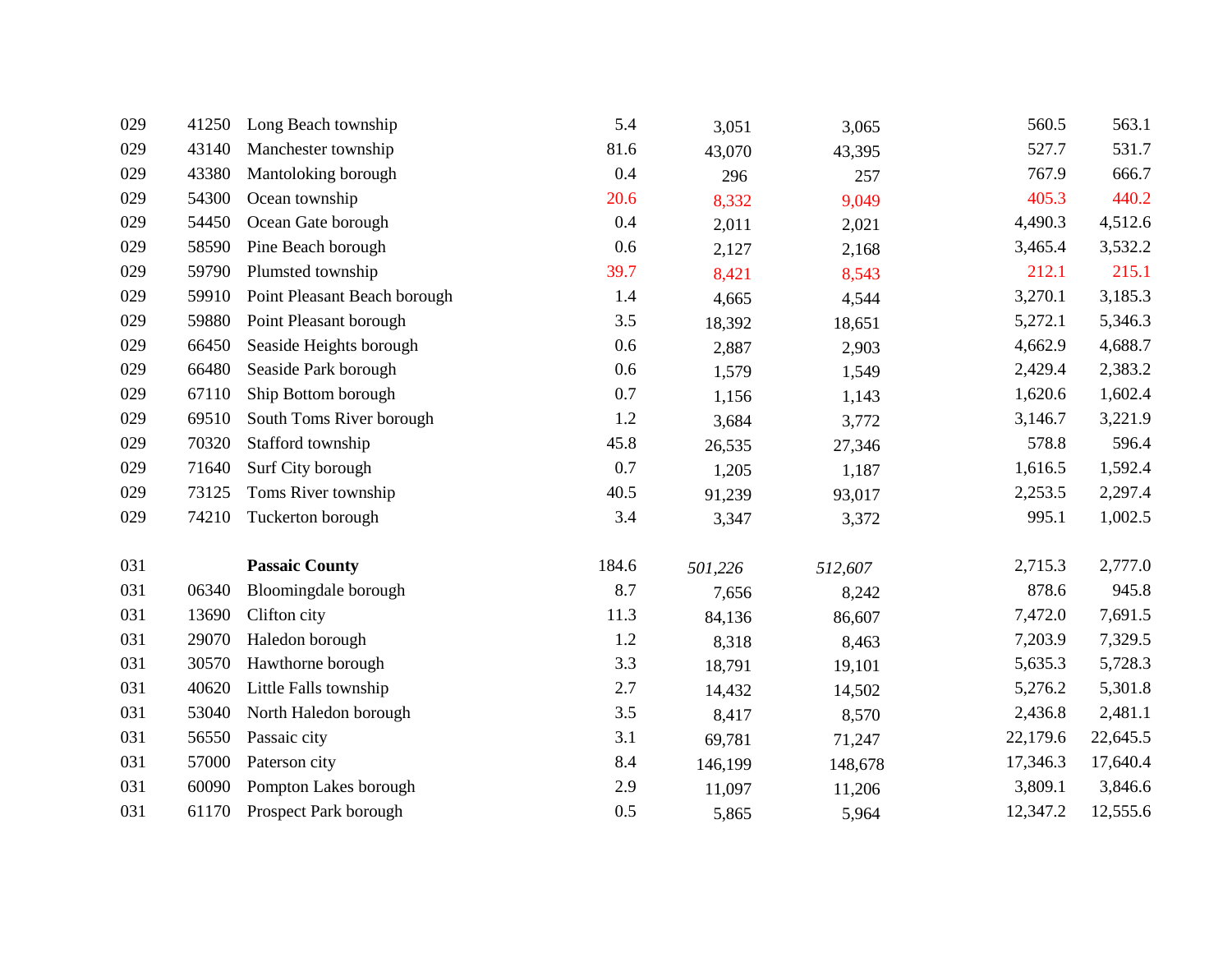| 031 | 63150 | Ringwood borough                 | 25.2  | 12,228  | 12,454  | 485.0   | 494.0   |
|-----|-------|----------------------------------|-------|---------|---------|---------|---------|
| 031 | 73140 | Totowa borough                   | 4.0   | 10,804  | 10,817  | 2,704.9 | 2,708.2 |
| 031 | 76730 | Wanaque borough                  | 8.0   | 11,116  | 11,994  | 1,391.2 | 1,501.1 |
| 031 | 77840 | Wayne township                   | 23.7  | 54,717  | 55,072  | 2,306.0 | 2,321.0 |
| 031 | 79460 | West Milford township            | 75.1  | 25,850  | 26,856  | 344.3   | 357.6   |
| 031 | 82423 | Woodland Park borough            | 3.0   | 11,819  | 12,834  | 3,987.9 | 4,330.4 |
| 033 |       | <b>Salem County</b>              | 331.9 | 66,083  | 62,792  | 199.1   | 189.2   |
| 033 | 00880 | Alloway township                 | 33.4  | 3,467   | 3,327   | 103.8   | 99.6    |
| 033 | 10610 | Carneys Point township           | 16.9  | 8,049   | 7,702   | 477.3   | 456.7   |
| 033 | 21240 | Elmer borough                    | 0.9   | 1,395   | 1,312   | 1,612.3 | 1,516.4 |
| 033 | 21330 | Elsinboro township               | 11.9  | 1,036   | 976     | 86.9    | 81.9    |
| 033 | 41640 | Lower Alloways Creek township    | 45.2  | 1,770   | 1,688   | 39.1    | 37.3    |
| 033 | 43200 | Mannington township              | 33.7  | 1,806   | 1,731   | 53.6    | 51.4    |
| 033 | 54810 | Oldmans township                 | 19.5  | 1,773   | 1,792   | 91.1    | 92.1    |
| 033 | 57750 | Penns Grove borough              | 0.9   | 5,147   | 4,831   | 5,656.0 | 5,308.7 |
| 033 | 57870 | Pennsville township              | 21.3  | 13,409  | 12,499  | 630.2   | 587.4   |
| 033 | 58530 | Pilesgrove township              | 34.8  | 4,016   | 3,993   | 115.3   | 114.6   |
| 033 | 59130 | Pittsgrove township              | 45.1  | 9,393   | 8,864   | 208.3   | 196.6   |
| 033 | 61470 | Quinton township                 | 24.1  | 2,666   | 2,489   | 110.7   | 103.3   |
| 033 | 65490 | Salem city                       | 2.3   | 5,146   | 4,774   | 2,195.9 | 2,037.2 |
| 033 | 75110 | <b>Upper Pittsgrove township</b> | 40.3  | 3,505   | 3,360   | 86.9    | 83.3    |
| 033 | 82720 | Woodstown borough                | 1.6   | 3,505   | 3,454   | 2,211.8 | 2,179.6 |
| 035 |       | <b>Somerset County</b>           | 301.8 | 323,444 | 335,432 | 1,071.7 | 1,111.4 |
| 035 | 04450 | Bedminster township              | 26.1  | 8,165   | 8,210   | 313.1   | 314.8   |
| 035 | 05560 | Bernards township                | 23.9  | 26,652  | 27,061  | 1,113.6 | 1,130.7 |
| 035 | 05590 | Bernardsville borough            | 12.9  | 7,707   | 7,815   | 597.2   | 605.6   |
| 035 | 06790 | Bound Brook borough              | 1.7   | 10,402  | 10,468  | 6,269.6 | 6,309.4 |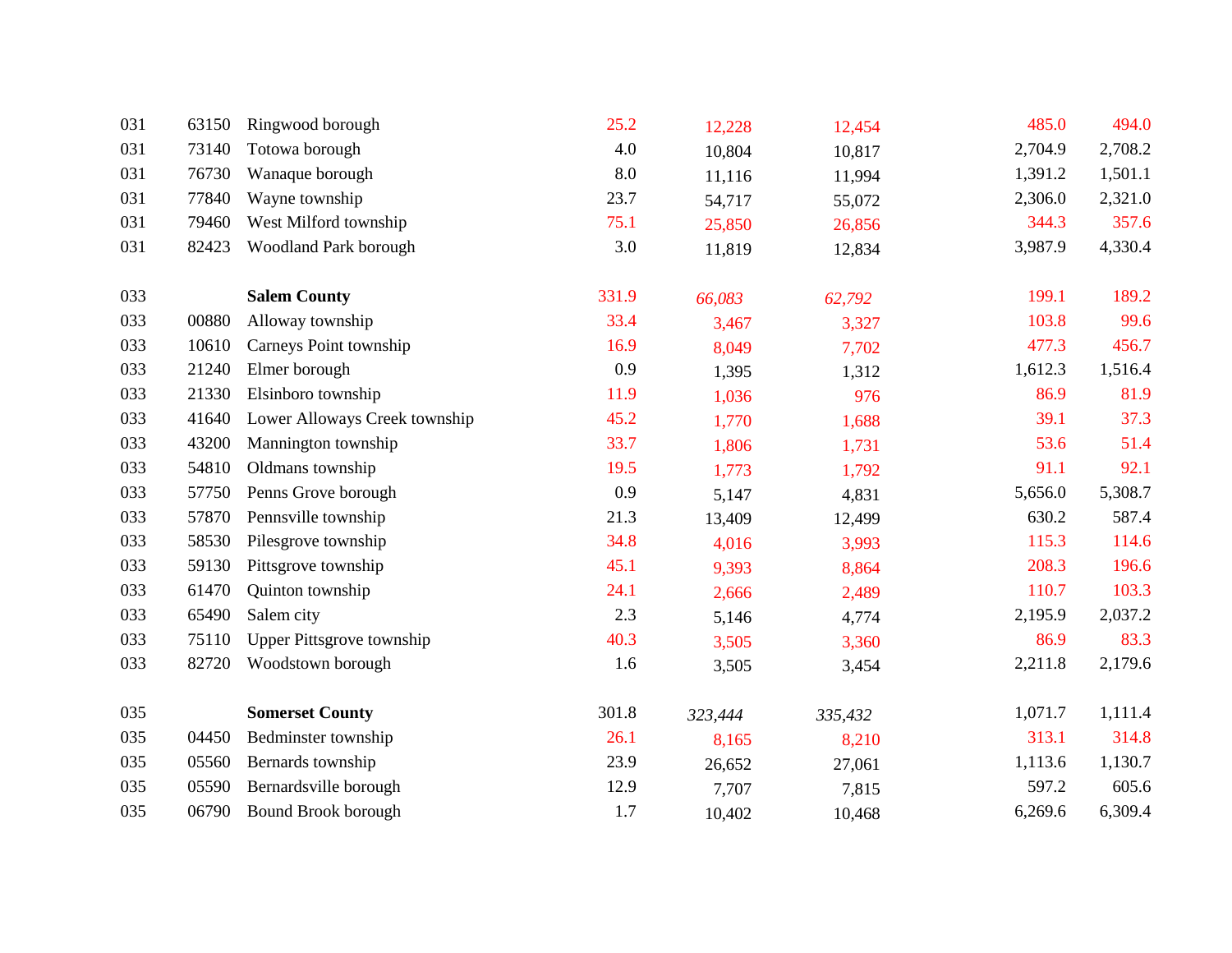| 035 | 07180 | Branchburg township           | 20.0  | 14,459  | 14,712  | 721.4   | 734.0   |
|-----|-------|-------------------------------|-------|---------|---------|---------|---------|
| 035 | 07720 | Bridgewater township          | 32.0  | 44,464  | 45,414  | 1,387.9 | 1,417.6 |
| 035 | 22890 | Far Hills borough             | 4.8   | 919     | 927     | 191.6   | 193.3   |
| 035 | 24900 | Franklin township             | 46.1  | 62,300  | 66,734  | 1,350.0 | 1,446.1 |
| 035 | 27510 | Green Brook township          | 4.5   | 7,203   | 7,212   | 1,610.5 | 1,612.5 |
| 035 | 31890 | Hillsborough township         | 54.5  | 38,303  | 40,003  | 702.3   | 733.5   |
| 035 | 43620 | Manville borough              | 2.4   | 10,344  | 10,414  | 4,382.0 | 4,411.7 |
| 035 | 46590 | Millstone borough             | 0.7   | 418     | 420     | 566.5   | 569.2   |
| 035 | 47580 | Montgomery township           | 32.3  | 22,254  | 23,584  | 688.8   | 730.0   |
| 035 | 53280 | North Plainfield borough      | 2.8   | 21,936  | 22,060  | 7,850.0 | 7,894.4 |
| 035 | 57300 | Peapack and Gladstone borough | 5.8   | 2,582   | 2,610   | 444.5   | 449.3   |
| 035 | 61980 | Raritan borough               | 2.0   | 6,881   | 8,011   | 3,452.2 | 4,019.1 |
| 035 | 64320 | Rocky Hill borough            | 0.6   | 682     | 688     | 1,101.4 | 1,111.1 |
| 035 | 68460 | Somerville borough            | 2.3   | 12,098  | 12,418  | 5,189.5 | 5,326.8 |
| 035 | 68730 | South Bound Brook borough     | 0.7   | 4,563   | 4,657   | 6,933.8 | 7,076.7 |
| 035 | 76940 | Warren township               | 19.6  | 15,311  | 16,029  | 782.5   | 819.2   |
| 035 | 77600 | Watchung borough              | 6.0   | 5,801   | 5,985   | 962.7   | 993.2   |
| 037 |       | <b>Sussex County</b>          | 519.0 | 149,265 | 141,682 | 287.6   | 273.0   |
| 037 | 01330 | Andover borough               | 1.5   | 606     | 567     | 417.3   | 390.4   |
| 037 | 01360 | Andover township              | 20.0  | 6,319   | 5,978   | 316.6   | 299.6   |
| 037 | 07300 | Branchville borough           | 0.6   | 841     | 783     | 1,419.2 | 1,321.3 |
| 037 | 09160 | Byram township                | 21.1  | 8,350   | 7,983   | 396.2   | 378.8   |
| 037 | 24810 | Frankford township            | 34.0  | 5,565   | 5,348   | 163.6   | 157.2   |
| 037 | 24930 | Franklin borough              | 4.5   | 5,045   | 4,775   | 1,121.6 | 1,061.6 |
| 037 | 25140 | Fredon township               | 17.7  | 3,437   | 3,196   | 194.0   | 180.4   |
| 037 | 27420 | Green township                | 16.0  | 3,601   | 3,486   | 225.3   | 218.1   |
| 037 | 29220 | Hamburg borough               | 1.1   | 3,277   | 3,132   | 2,870.4 | 2,743.4 |
| 037 | 29490 | Hampton township              | 24.4  | 5,196   | 4,896   | 213.2   | 200.8   |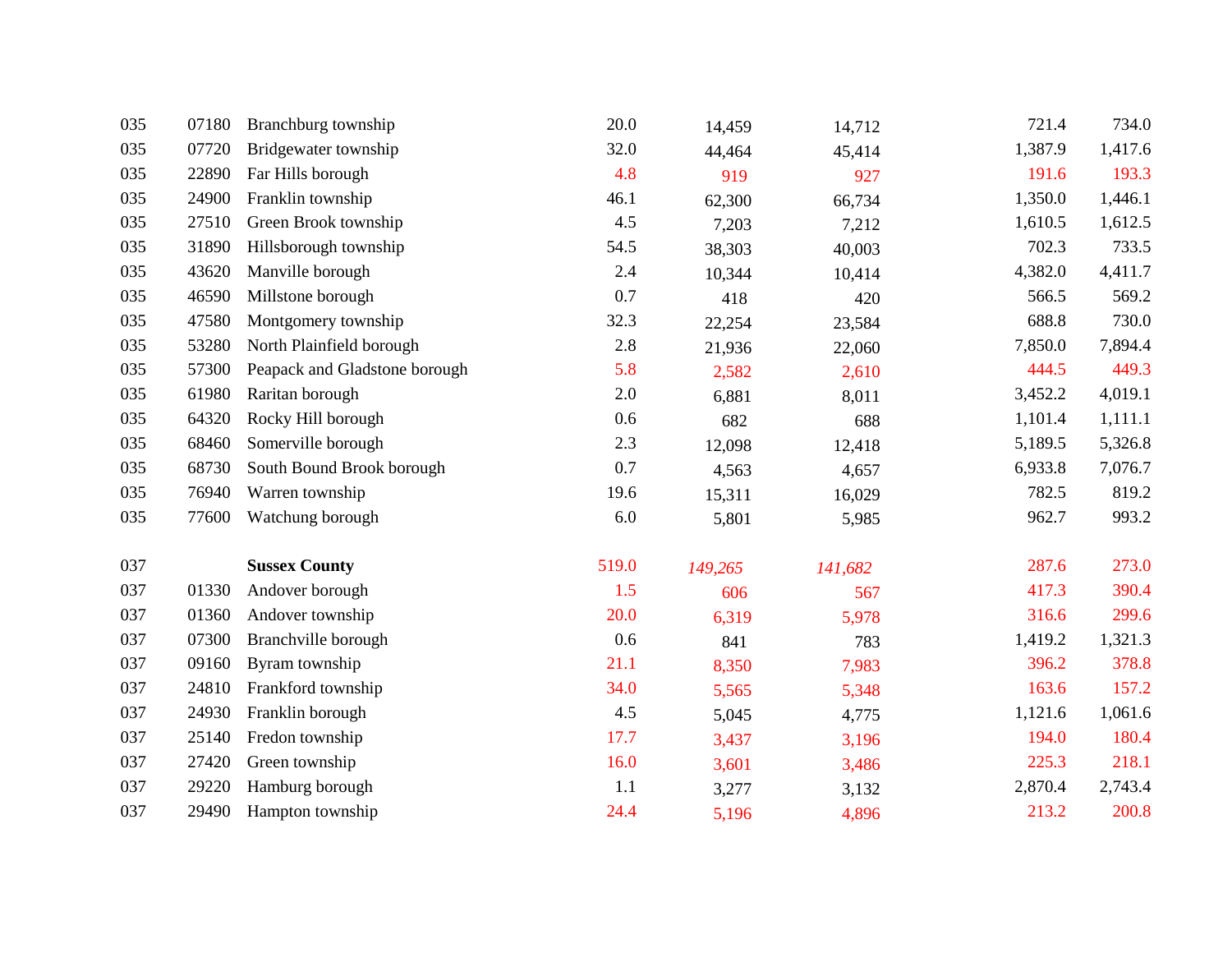| 037 | 29850 | Hardyston township        | 32.0    | 8,213   | 7,867   | 256.9    | 246.1    |
|-----|-------|---------------------------|---------|---------|---------|----------|----------|
| 037 | 32910 | Hopatcong borough         | 10.9    | 15,147  | 14,298  | 1,395.5  | 1,317.2  |
| 037 | 37440 | Lafayette township        | 18.0    | 2,538   | 2,404   | 141.3    | 133.8    |
| 037 | 47430 | Montague township         | 44.0    | 3,847   | 3,695   | 87.4     | 84.0     |
| 037 | 51930 | Newton town               | 3.1     | 7,997   | 7,860   | 2,542.2  | 2,498.6  |
| 037 | 54660 | Ogdensburg borough        | 2.3     | 2,410   | 2,282   | 1,055.4  | 999.3    |
| 037 | 65700 | Sandyston township        | 42.5    | 1,998   | 1,856   | 47.0     | 43.7     |
| 037 | 69690 | Sparta township           | 36.9    | 19,722  | 18,807  | 533.9    | 509.1    |
| 037 | 70380 | Stanhope borough          | 1.8     | 3,610   | 3,341   | 1,966.3  | 1,819.8  |
| 037 | 70890 | Stillwater township       | 27.1    | 4,099   | 3,920   | 151.5    | 144.9    |
| 037 | 71670 | Sussex borough            | 0.6     | 2,130   | 2,024   | 3,615.9  | 3,436.0  |
| 037 | 75740 | Vernon township           | 68.2    | 23,943  | 22,239  | 350.9    | 325.9    |
| 037 | 76640 | Walpack township          | 24.1    | 16      | 11      | 0.7      | 0.5      |
| 037 | 76790 | Wantage township          | 66.8    | 11,358  | 10,934  | 170.1    | 163.8    |
| 039 |       | <b>Union County</b>       | 102.9   | 536,499 | 563,892 | 5,216.1  | 5,482.4  |
|     |       |                           |         |         |         |          |          |
| 039 | 05320 | Berkeley Heights township | 6.2     | 13,183  | 13,759  | 2,122.4  | 2,215.1  |
| 039 | 13150 | Clark township            | 4.3     | 14,756  | 16,109  | 3,430.5  | 3,745.0  |
| 039 | 15640 | Cranford township         | 4.8     | 22,625  | 24,439  | 4,684.6  | 5,060.2  |
| 039 | 21000 | Elizabeth city            | 12.3    | 124,969 | 130,215 | 10,144.1 | 10,570.0 |
| 039 | 22860 | Fanwood borough           | 1.3     | 7,318   | 7,808   | 5,454.1  | 5,819.3  |
| 039 | 25800 | Garwood borough           | 0.7     | 4,226   | 4,408   | 6,362.7  | 6,636.7  |
| 039 | 31980 | Hillside township         | 2.7     | 21,404  | 22,274  | 7,784.0  | 8,100.4  |
| 039 | 36690 | Kenilworth borough        | 2.2     | 7,914   | 8,312   | 3,668.3  | 3,852.7  |
| 039 | 40350 | Linden city               | 10.7    | 40,499  | 43,056  | 3,793.8  | 4,033.3  |
| 039 | 48510 | Mountainside borough      | 4.0     | 6,685   | 6,982   | 1,668.0  | 1,742.1  |
| 039 | 51810 | New Providence borough    | 3.6     | 12,171  | 13,308  | 3,343.4  | 3,655.7  |
| 039 | 59190 | Plainfield city           | $6.0\,$ | 49,808  | 51,327  | 8,270.1  | 8,522.4  |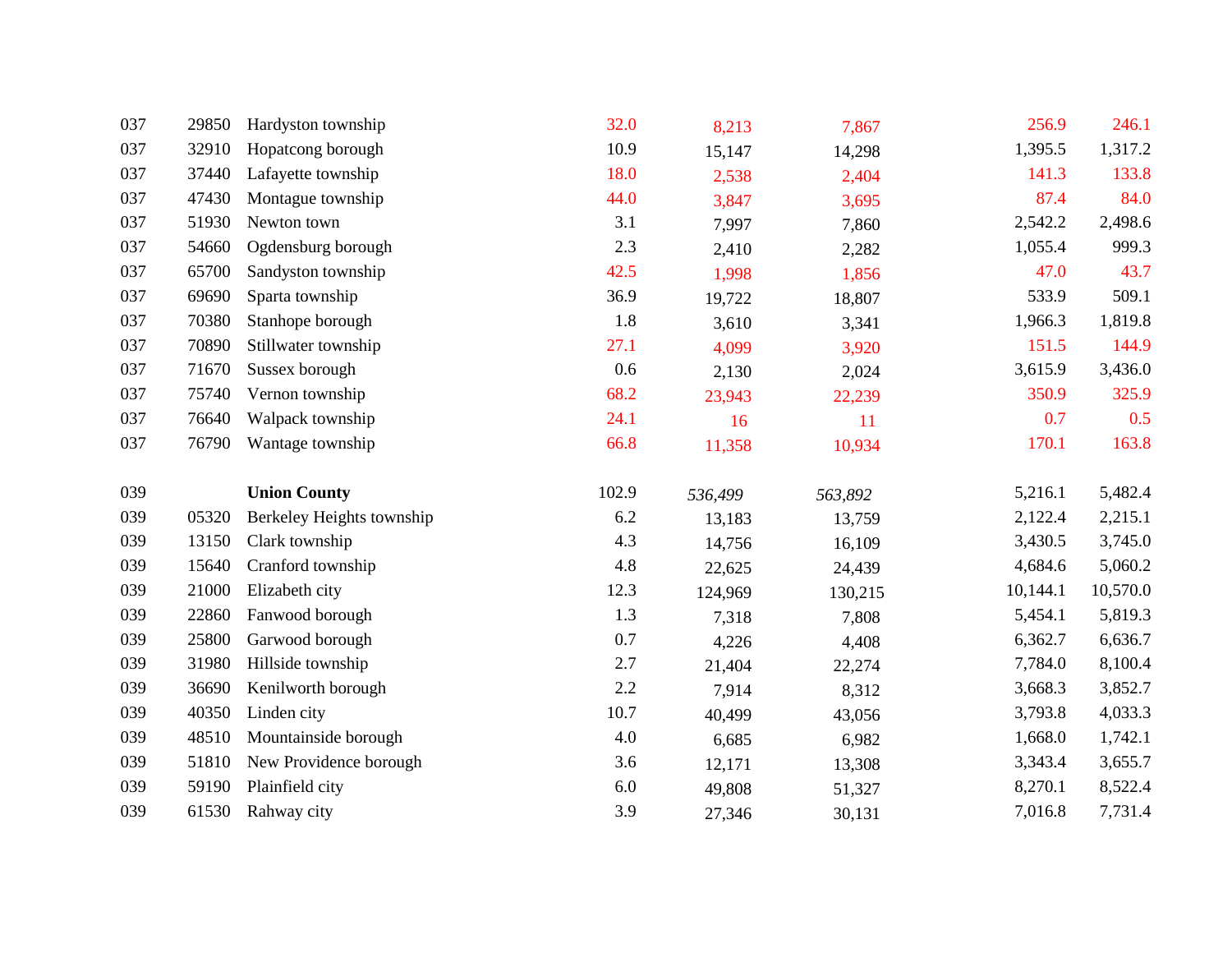| 039 | 64620 | Roselle borough        | 2.7   | 21,085  | 21,976  | 7,953.5  | 8,289.6  |
|-----|-------|------------------------|-------|---------|---------|----------|----------|
| 039 | 64650 | Roselle Park borough   | 1.2   | 13,297  | 13,821  | 10,792.7 | 11,218.0 |
| 039 | 66060 | Scotch Plains township | 9.0   | 23,510  | 24,630  | 2,606.9  | 2,731.1  |
| 039 | 70020 | Springfield township   | 5.2   | 15,817  | 17,726  | 3,057.2  | 3,426.1  |
| 039 | 71430 | Summit city            | 6.0   | 21,457  | 22,323  | 3,578.9  | 3,723.3  |
| 039 | 74480 | Union township         | 9.1   | 56,642  | 59,327  | 6,244.3  | 6,540.3  |
| 039 | 79040 | Westfield town         | 6.7   | 30,316  | 30,433  | 4,512.2  | 4,529.6  |
| 039 | 81650 | Winfield township      | 0.2   | 1,471   | 1,528   | 8,320.1  | 8,642.5  |
| 041 |       | <b>Warren County</b>   | 356.9 | 108,692 | 106,798 | 304.5    | 299.2    |
| 041 | 00670 | Allamuchy township     | 20.5  | 4,323   | 4,644   | 211.3    | 227.0    |
| 041 | 01030 | Alpha borough          | 1.7   | 2,369   | 2,297   | 1,417.2  | 1,374.2  |
| 041 | 04990 | Belvidere town         | 1.5   | 2,681   | 2,603   | 1,847.0  | 1,793.3  |
| 041 | 06160 | Blairstown township    | 30.8  | 5,967   | 5,808   | 193.6    | 188.5    |
| 041 | 24960 | Franklin township      | 24.0  | 3,176   | 3,090   | 132.1    | 128.5    |
| 041 | 25320 | Frelinghuysen township | 23.3  | 2,230   | 2,200   | 95.6     | 94.3     |
| 041 | 28260 | Greenwich township     | 10.5  | 5,712   | 5,532   | 542.5    | 525.4    |
| 041 | 28710 | Hackettstown town      | 3.6   | 9,724   | 9,554   | 2,696.1  | 2,649.0  |
| 041 | 29820 | Hardwick township      | 36.6  | 1,696   | 1,643   | 46.3     | 44.9     |
| 041 | 30090 | Harmony township       | 23.7  | 2,667   | 2,520   | 112.5    | 106.3    |
| 041 | 33060 | Hope township          | 18.6  | 1,952   | 1,890   | 104.8    | 101.5    |
| 041 | 33930 | Independence township  | 19.7  | 5,662   | 5,514   | 286.8    | 279.3    |
| 041 | 37320 | Knowlton township      | 24.7  | 3,055   | 2,972   | 123.4    | 120.1    |
| 041 | 40110 | Liberty township       | 11.6  | 2,942   | 2,843   | 253.6    | 245.0    |
| 041 | 41490 | Lopatcong township     | 7.1   | 8,014   | 8,348   | 1,129.0  | 1,176.1  |
| 041 | 43320 | Mansfield township     | 29.8  | 7,725   | 7,464   | 259.1    | 250.3    |
| 041 | 55530 | Oxford township        | 5.8   | 2,514   | 2,454   | 434.5    | 424.1    |
| 041 | 58350 | Phillipsburg town      | 3.2   | 14,950  | 14,459  | 4,682.1  | 4,528.3  |
| 041 | 59820 | Pohatcong township     | 13.4  | 3,339   | 3,231   | 250.0    | 241.9    |